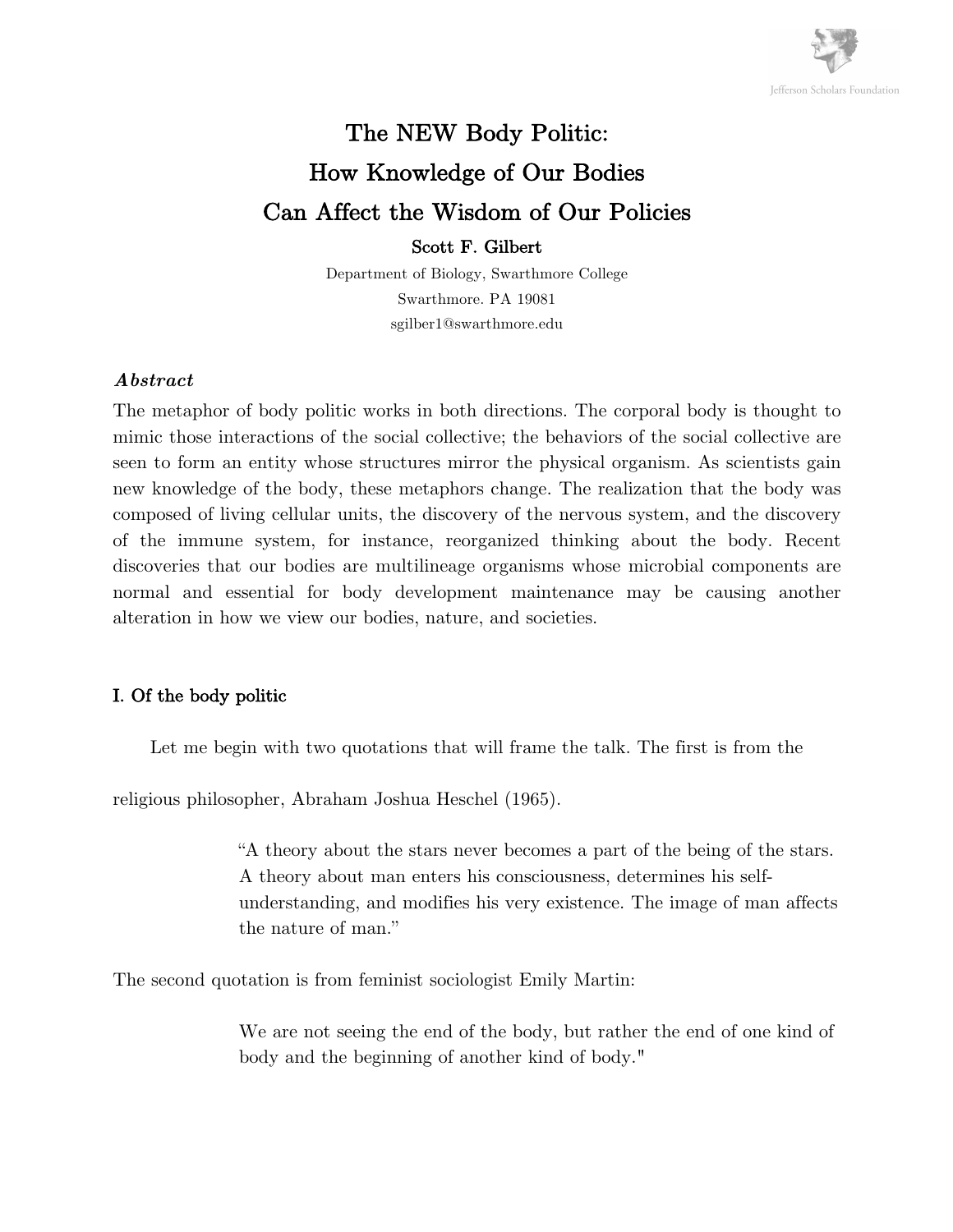These quotations point to and bracket the idea that there is a new theory that relates to humans, and that this new theory will cause one idea of the body to decompose while providing sustenance for the growth of another conception of the body—and of body politics.

 The body politic metaphor has a long history and it is often based on the current perceptions of the body given it by science. Durkheim (1893), for instance used this model in his concept of the division of labor, where each person contributed to the social body by their individual tasks. Moreover, these tasks created a consensual value of shared common goals, which helped the society function in a healthy manner. Especially during wartime, the notion that there must be internal cooperation in competition with an external enemy rallies the body politic metaphors.

 But the body politic can't escape how science envisions the physical corpus. The modernist body was a "neural" body, with the brain as its the command center and the nervous system empowering the rest of the tissues to do its bidding (Gilbert 1997). The neural body was structured on the Y axis of the Great Chain of Being. At its apex resided the brain with its God-given rational soul and self-knowledge. At the base lay the genitals. The heart of man was torn between these two poles: reason and emotion, intellect and passion. Through nerves and hormones originating at the brainstem, the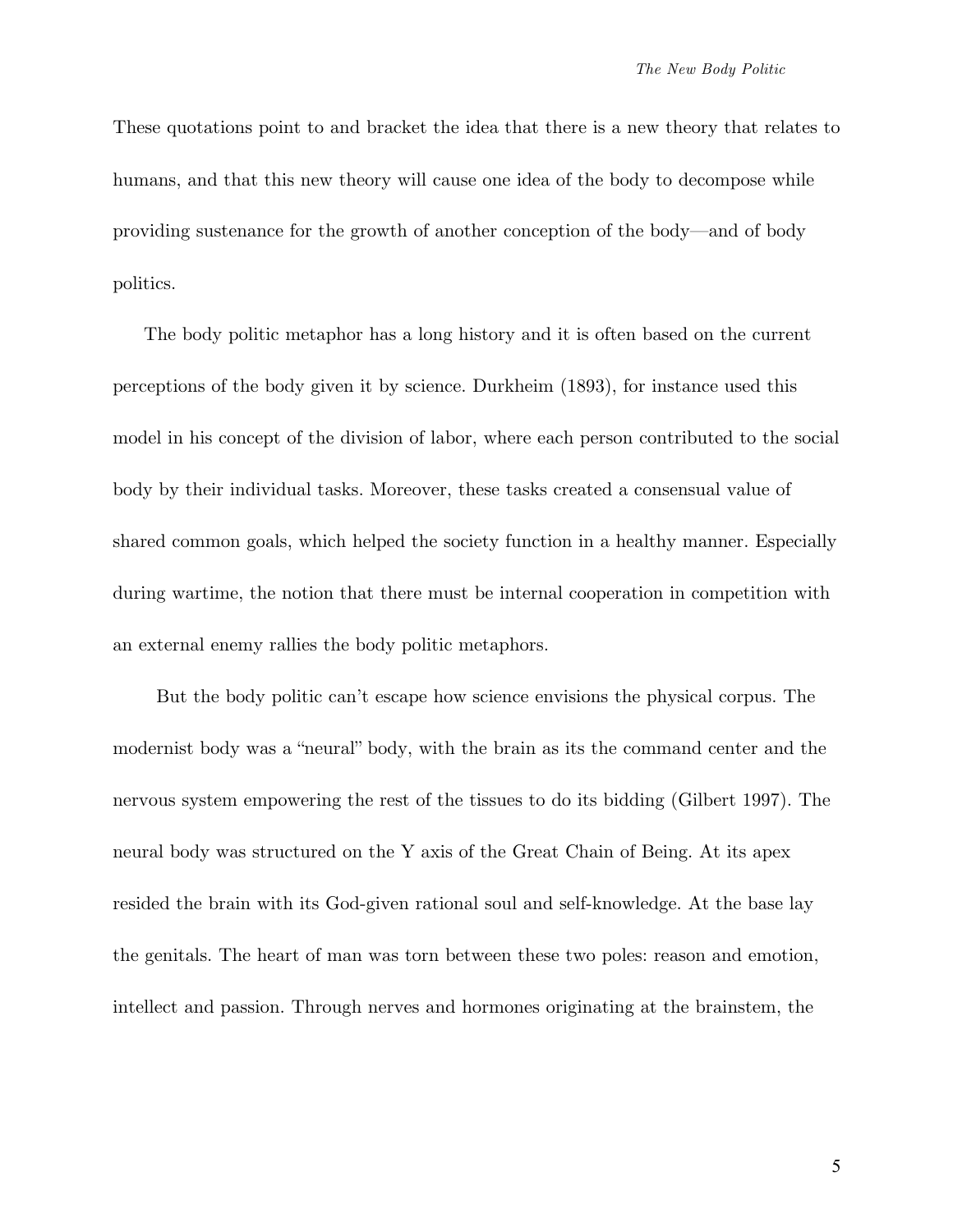head dictated the production regimen of the body. This body is the "Fordist" body whose death has been proclaimed by Jonathan Parry (1989) and Emily Martin (1992).

 However, after World War II, the authority of the neural body has become shared with two other views of the body, two other claimants to "selfhood". In addition to the neural body, there now exist the immune and genetic bodies. Each of these bodies privileges a different notion of identity ("self") that corresponds to a different type of body politic (Gilbert 1995; 1997). When one makes the "body politic" or "body of knowledge" metaphor, one is extrapolating a particular type of body into the social or academic sphere. The neural body privileges a polity defined by laws, mores, and culture. The immune body privileges a polity defined by defensible borders. The genetic body privileges ethnicity and race as the bases for polities. The bodily derived metaphors are among the most central to our perceptions of reality, and each of these views of the body has important consequences when extrapolated into political and social spheres (Lakoff and Johnson 1980).

#### II. The New Body: The Holobiont

 Recently, however, a new version of the body has appeared, and this new conception does away with the notion that the body has a single lineage, all cells being from the fertilized egg, and constructs the body as a chimeric organism, whose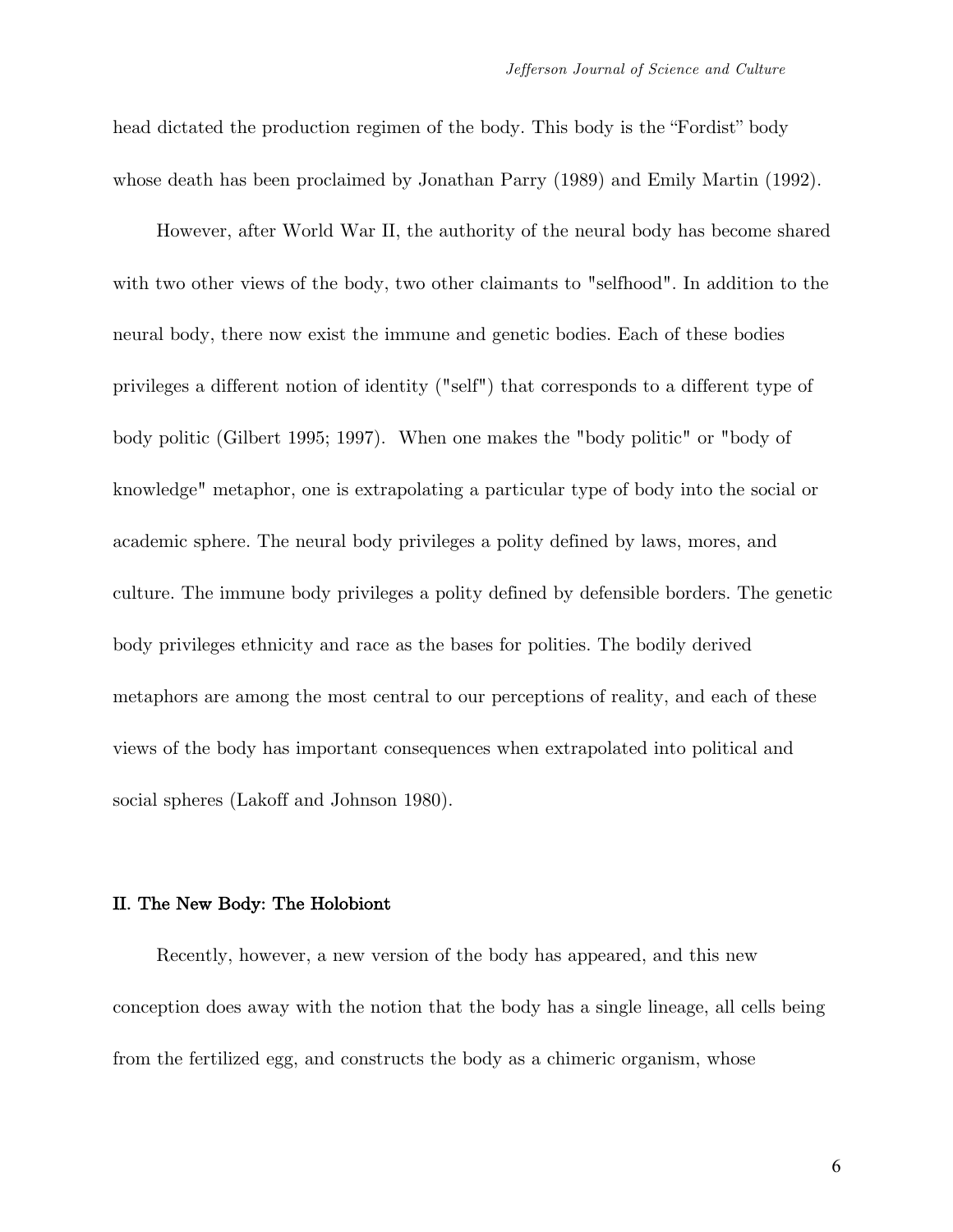components have many different genomes. This is the notion of the *holobiont*—the animal (or plant) plus its persistent colonies of symbionts. This idea actively goes against the usual characterizations of biological individuality.

For instance, when you think of a cow, you probably envision an animal grazing, eating grass, and perhaps producing methane at her other end. However, cows cannot do this. Their bovine genome does not encode proteins with the enzymatic activity needed to digest cellulose. What the cow does is chew the grass and maintain a symbiotic community of microorganisms in its gut. It is this population of gut symbionts that digests the grass and makes the cow possible.

The cow is an obvious example of what is called a holobiont, an organism plus its persistent communities of symbionts (Zilber-Rosenberg and Rosenberg, 2008). The notion of the holobiont is important both within and beyond biology because it shows a radically new way of conceptualizing "individuals." Recognizing the holobiont as a critical unit of life highlights process and reciprocal interactions, while challenging notions of genomic purity. And it appears that the holobiont is universal (Margulis and Fester 1991; Gilbert et al 2012; McFall-Ngai et al 2013). It is a signature of nature. Termites cannot eat wood without their symbionts. Corals cannot survive without their symbiotic algae. And mammals without symbionts would soon die from the lack of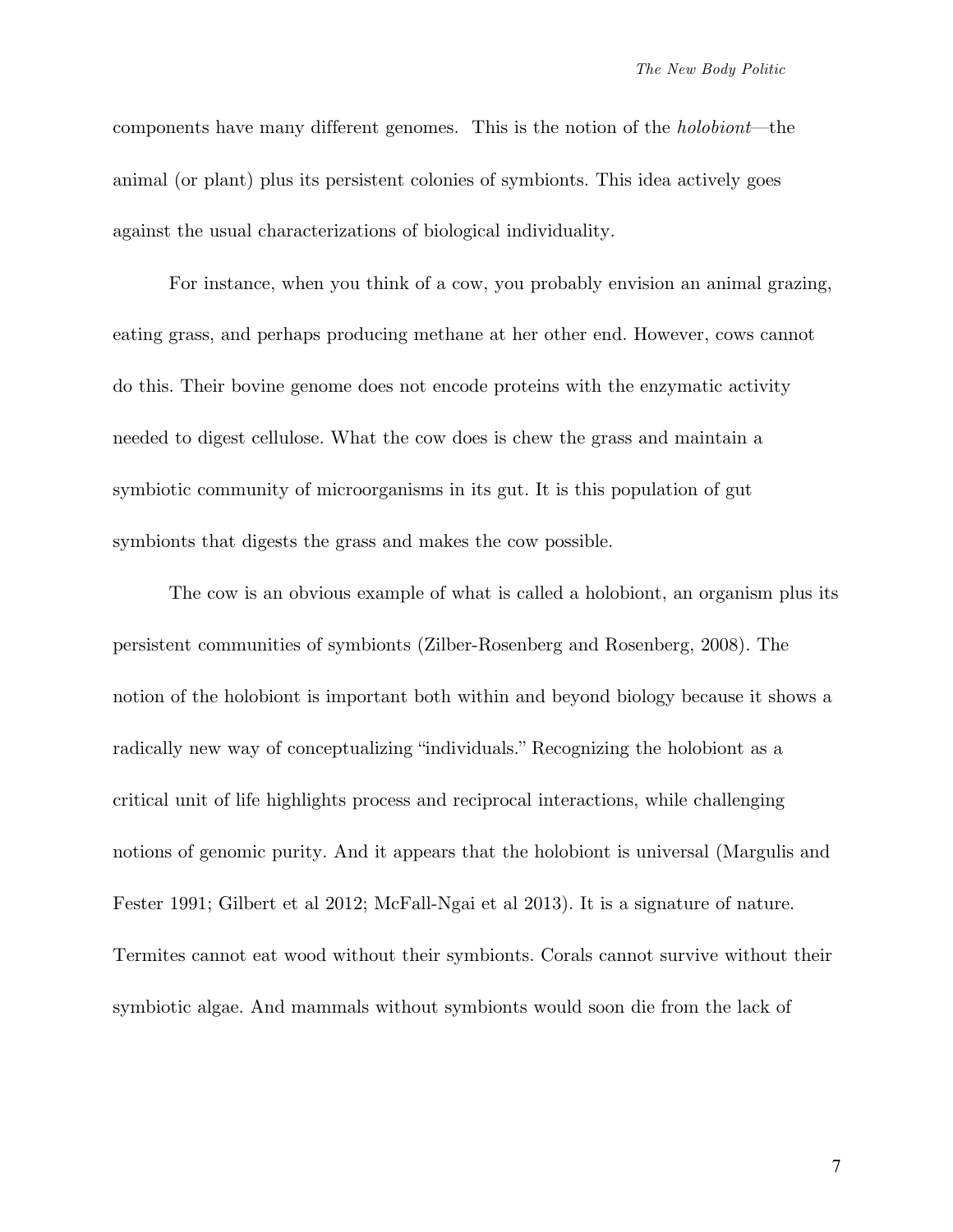normal immune systems or the malnutrition caused by a poorly formed circulation system.

Usually, when we think of animals, we think of each organism as an individual, separate from its environment. We generally postulate six types of individuality (Gilbert et al 2012)

1. *Anatomical individuality*. Anatomical boundaries are what separates us from the environment and from each other. When we look at each other, we appear to be anatomically distinct individuals.

2. *Genetic individuality*. This is the notion that each of us has a single genome. This genomic individuality has largely superseded others and is now often considered prior to other forms of individuality. It is the one highlighted by forensic scientists seeking the DNA of the perpetrator; and it is the one highlighted by anti-abortion activists, including several present Republicans hoping to become president, saying that your DNA makes you who you are.

3. *Developmental individuality*. This is the concept that each of us comes from the fertilized egg and that we are defined as individuals by the common origin of all our cells (Huxley 1852).

4. *Immune individuality*. If I were to put my skin onto you, you would reject it because is not you. In this view, our immune system exists to recognize that which is non-self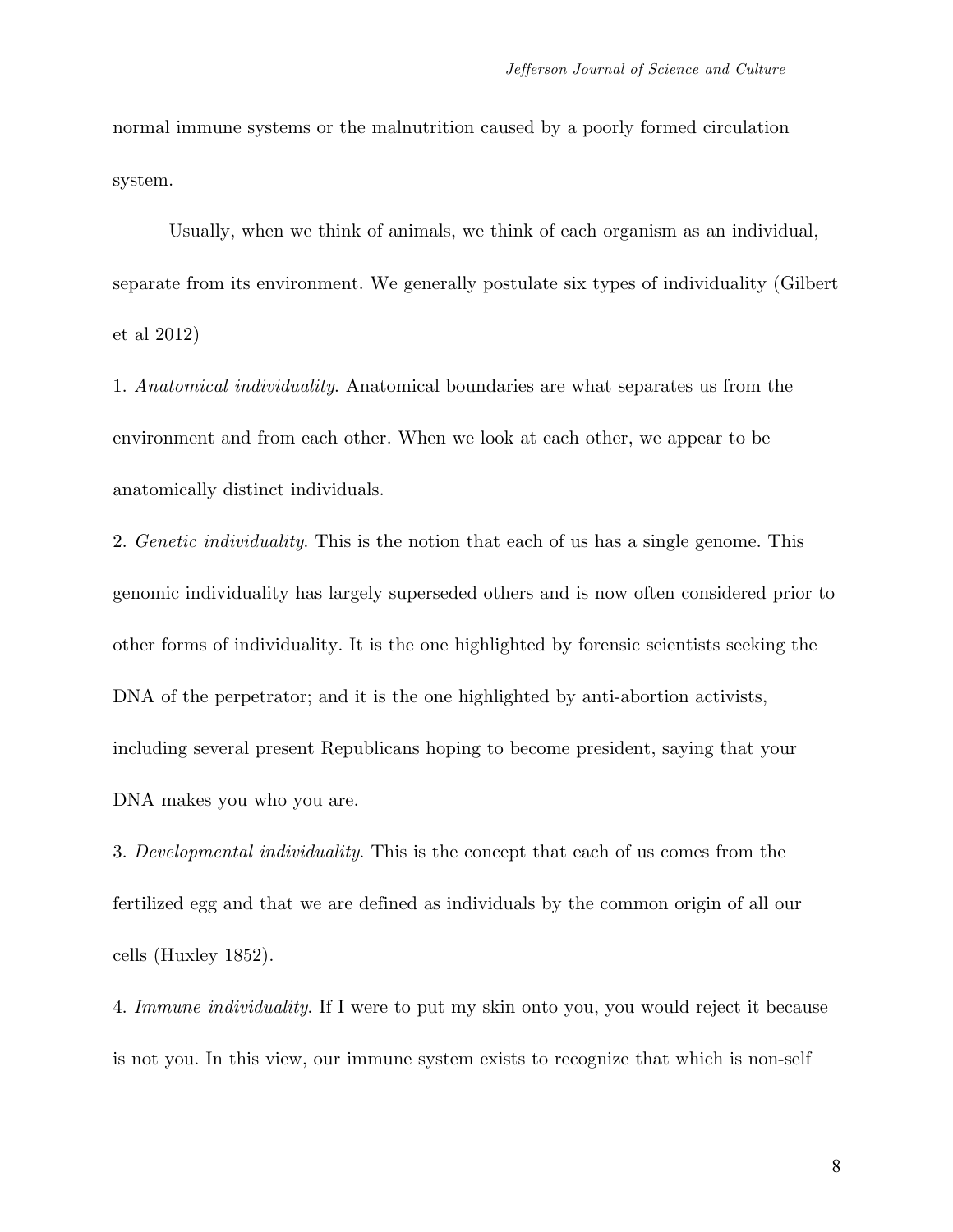and to protect us against a hostile outside world waiting to infiltrate and destroy the individual.

5. *Physiological individuality*. This is the individuality wherein the different parts of the body come together for a common end. It is a body defined by a harmonious division of labor.

6. *Evolutionary individuality*. This form of individuality focuses on the individual that is selected within evolutionary processes, be it a genome or an organism.

The concept of the holobiont, upsets all these notions of biological individuality. First, we are certainly not anatomical individuals. If you look closely at a human body, you will find that most of our cells, some say 90 percent of the cells, in our body are prokaryotic. A minority of the cells in our body are those containing a human genome. The other cells include about 160 different bacterial species, and they form complex ecosystems. Human bodies are and contain a complex network of ecosystems. Our mouths are different ecosystems than skin, or our intestines. The volume of the microbial organisms in our bodies is about the same as the volume of our brain, and the metabolic activity of those microbes is about equivalent to that of our liver. The microbiome is another organ; so we are not anatomically individuals at all (Ley et al. 2006; Lee and Mazmanian 2010; McFall-Ngai et al 2013.)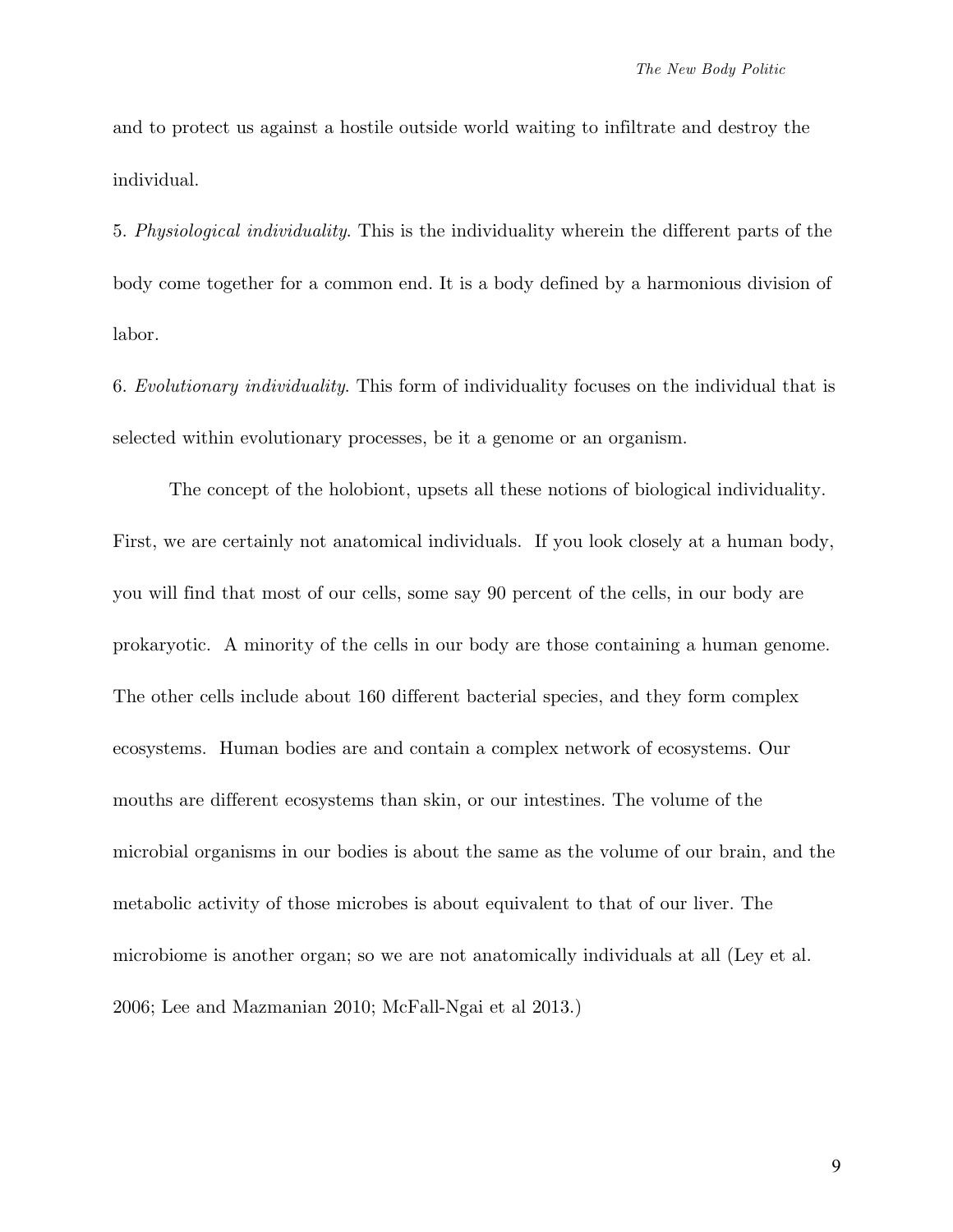But what about the notion of the genetic individual? We are told that each of our cells has same unique genome, the one established at fertilization. This is a concept that is used increasingly to define who we are. Life Magazine, when it describes "the first days of creation," i.e., our embryonic development, tells us that "the result of fertilization is a single nucleus that contains an entire biological blueprint for a new individual. Genetic information governing everything from the length of the nose to the diseases that will be inherited" (Life Magazine, 1990).

DNA is constantly being represented to us as the secular version of our soul. It is depicted as that which is our essence and that which determines our behaviors. Dorothy Nelkin and Susan Lindee have called this our "sacred DNA" (Nelkin and Lindee 1996). This genomic notion of individuality is the one that's being used by anti-abortion lobbyists, because if your genome is formed at fertilization, and if DNA is your essence, then, fertilization has become the equivalent of ensoulment. Several anti-abortion websites each tell us, " and even more amazingly, intelligence and personality, the way you look and feel were already in place in your genetic code. At the moment of conception you were essentially and uniquely you." It is the message of the Republican presidential primary contenders Huckabee, Rubio, and Fiorina, as well as the message of conservative philosophers (George and Lee 2015).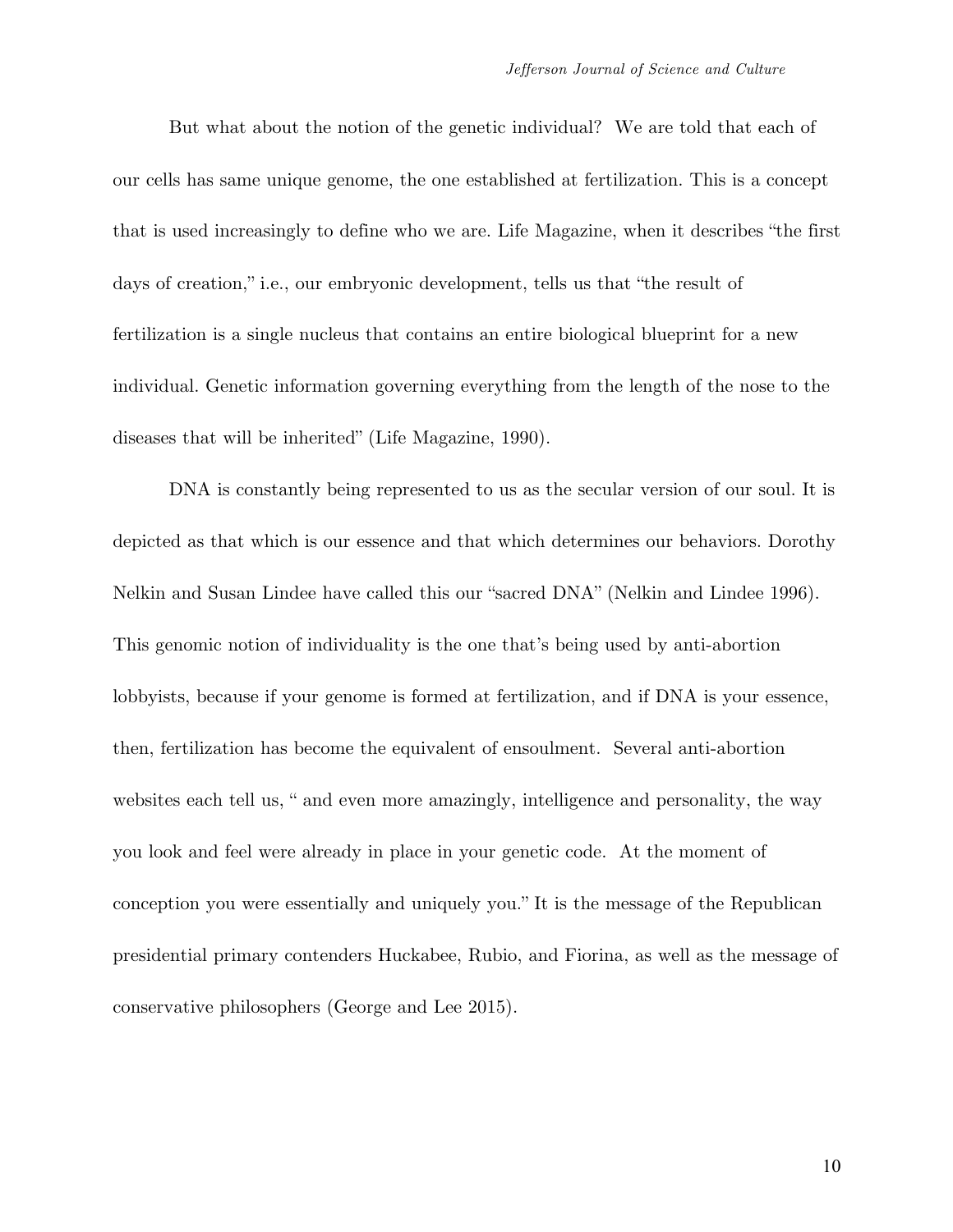However, this alleged genetic basis of individuality is scientifically wrong on many levels (Gilbert 2008; Gilbert and Howes-Mischel 2004). One of these levels involves the symbionts. The symbionts are another mode of inheritance. Indeed, while the human genome contains some 22,000 different genes, the human body includes the bacteria that bring about eight million more genes to the scene. We acquire our symbionts primarily by infection from the mother as we pass through the birth canal after the amnion breaks. These bacteria are supplemented by those from the mother's skin and from the environment. (Funkhouser and Bordenstein 2013; Gilbert 2014). In many arthropods, the bacteria come packaged, like mitochondria or ribosomes, in the egg cytoplasm. In *Drosophila* (fruit flies), for instance, the *Wolbachia* bacteria that are important for their immune system are transmitted from their mothers, inside the oocytes from which the flies develop (Ferree et al 2005). Animals are not monogenomic organisms.

Moreover, these symbiont genes can play important roles, even selectable roles, in the lives of holobionts. In pea aphids, for instance, the color of the adult aphid, the thermotolerance of the aphid (whether it can reproduce at high temperatures) and the ability of the adult aphid to resist parasitoid wasp infection, are conveyed by the genetic differences in the aphids' symbiotic bacteria. (Dunbar et al 2007; Gilbert et al 2010; Moran and Yun 2015 Oliver et al 2009; Tsuchida et al 2011). Different alleles of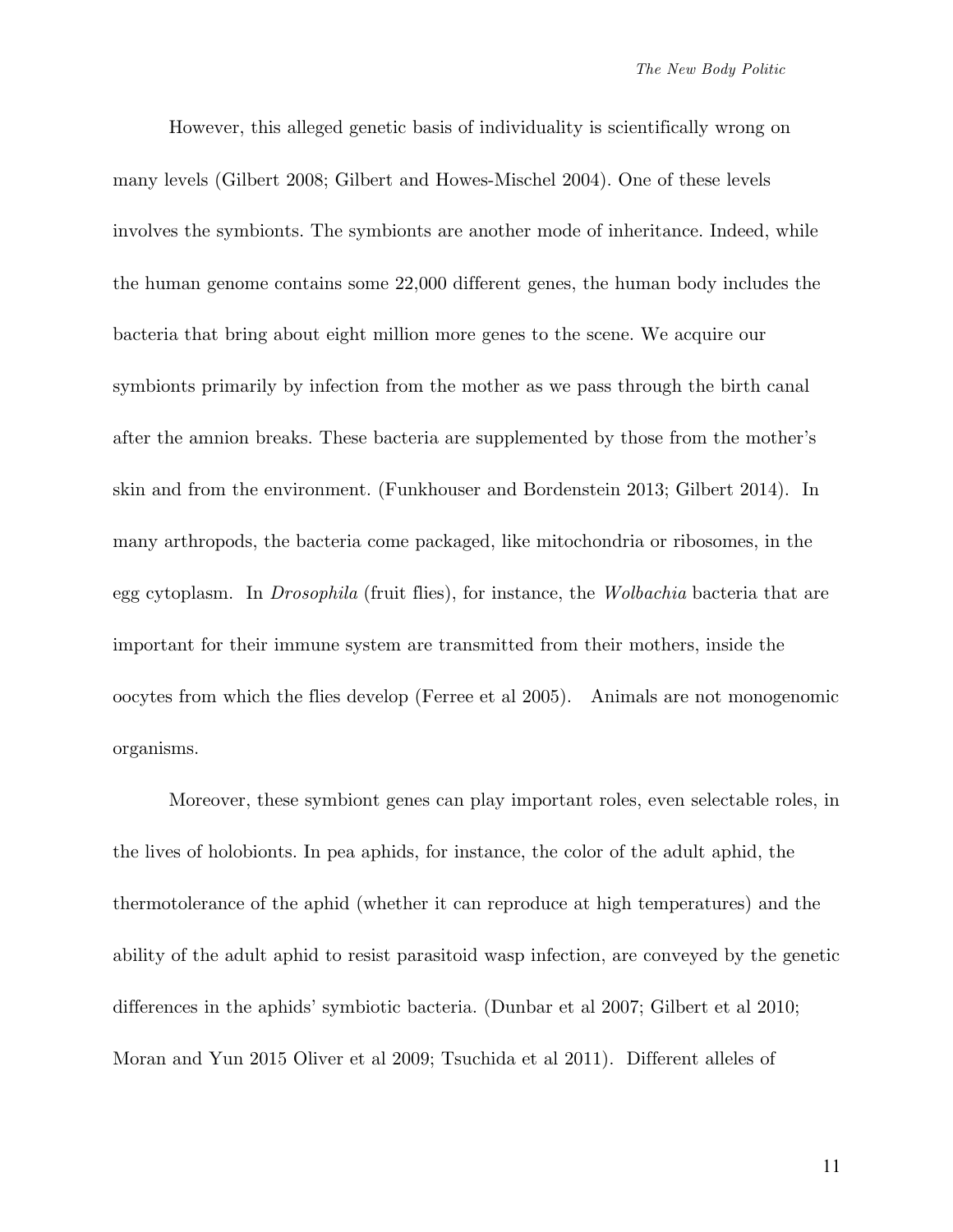symbiotic bacteria exist in humans, including one species of *Bacteroides plebius*, whose Japanese population contains two genes that enable it to better metabolize the complex carbohydrates found in the algae used in sushi (Hehmann et al 2010, 2012).

Recent evidence shows that we are not individuals by developmental criteria, either. Organisms need their symbionts to construct "themselves." For mammals, bacteria are critical for body development. Without its normal gut symbionts, a mouse cannot form its gut capillary system nor the gut associated lymphoid tissue. The bacteria function in development by inducing normal gene expression in the Paneth cells of the mouse intestine. The genes of these intestinal epithelial cells are instructed to turn off or on by chemical signals coming from the bacteria! For instance, the expression of the gene encoding angiogenin-4, which is important for forming gut capillaries, is increased ten-fold when normal gut bacteria are present. In other words, a germ-free mouse is like a mutant with only ten percent of the angiogenin-4 mRNA production of normal mice (Hooper et al 2001; Stappenbeck et al 2002). Without such proteins, capillaries do not develop and the guts do not develop and function well. In zebrafish, symbiotic bacteria regulate the division of the intestinal stem cells. So zebrafish without their normal symbionts lack a complete gut tube (Rawls et al. 2004; Bates et al. 2006).

There is growing evidence that in mice, and possibly in humans, bacteria are also partly responsible for normal brain development. The brains of germ-free mice are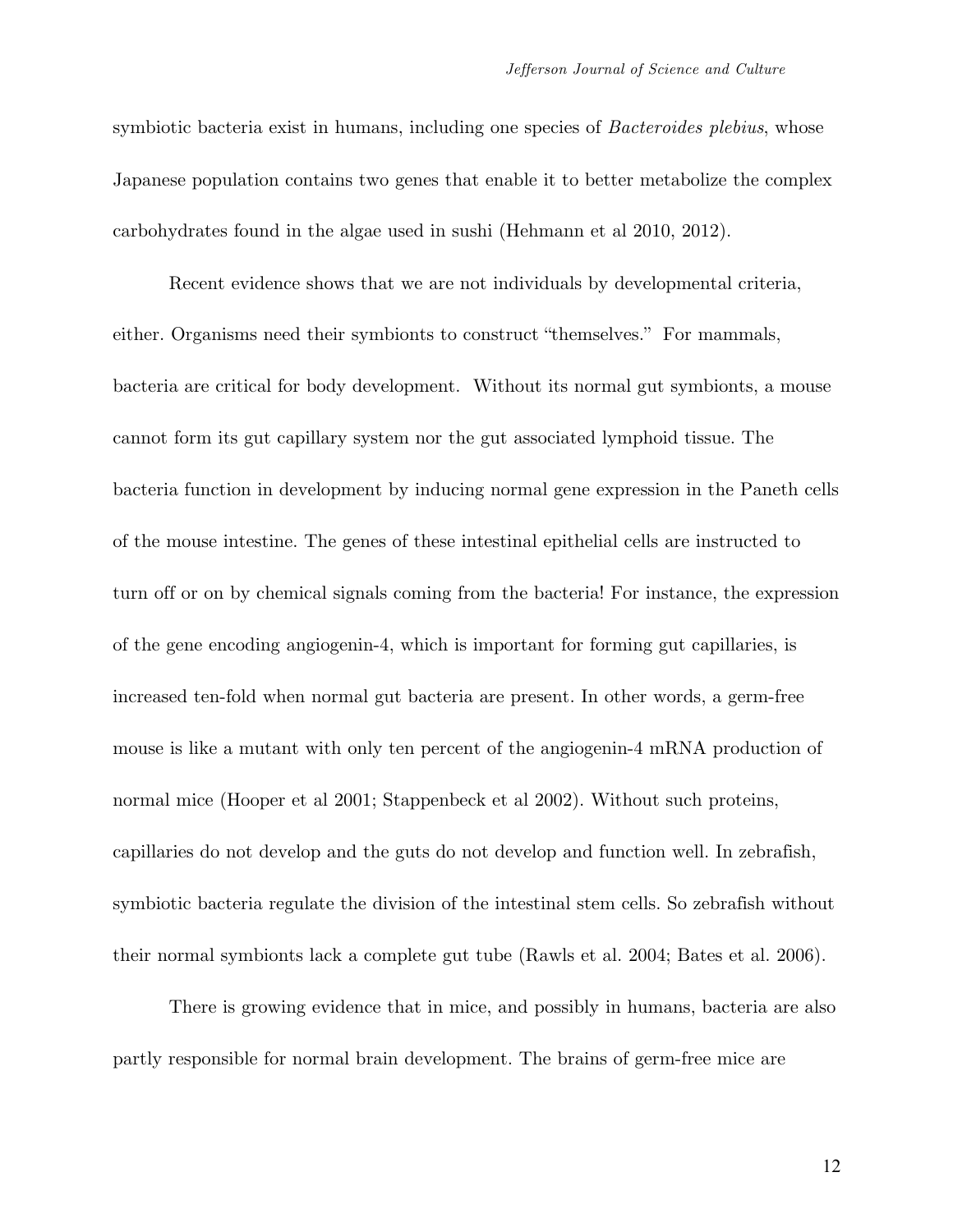different from those of mice with their normal symbionts (Diaz Heijtz et al 2011; Sampson and Mazmanian 2015). When one considers that 30% of the metabolites in the mammalian blood circulation (including nearly all the serotonin) comes from bacterial metabolism, one can see that every developing organ in the body can be affected by the microbes (McFall-Ngai et al 2013). One large study (Hsaio et al 2013) used viral stress in mothers to induce an autism-like condition in their offspring. These mice spend a lot of time self-grooming, lack normal exploratory behaviors, and prefer solitary cages. This study found that the autistic-like mice act more like normal mice when you alter their bacteria. If one adds certain species of *Bacteroides*, this alters the community of the bacterial symbionts, and it increases the integrity of the gut epithelium. This simple procedure stops the leaking of bacterial products into the gut and normalizes several of the autism-like behavioral abnormalities. One of these products, 4EPS, is made by bacteria and causes anxiety-like symptoms in mice. In the "autistic" mice this product is seen in relatively high amounts in the circulation. In the mice without these symptoms—and in the "autistic" mice that were treated with the bacteria—4EPS can hardly be detected. This study opens up a new area that investigates cognitive and emotional situations as products of bacterial metabolism (Hsaio et al 2013; Desbonnet et al. 2014; McFall Ngai, et al . 2013).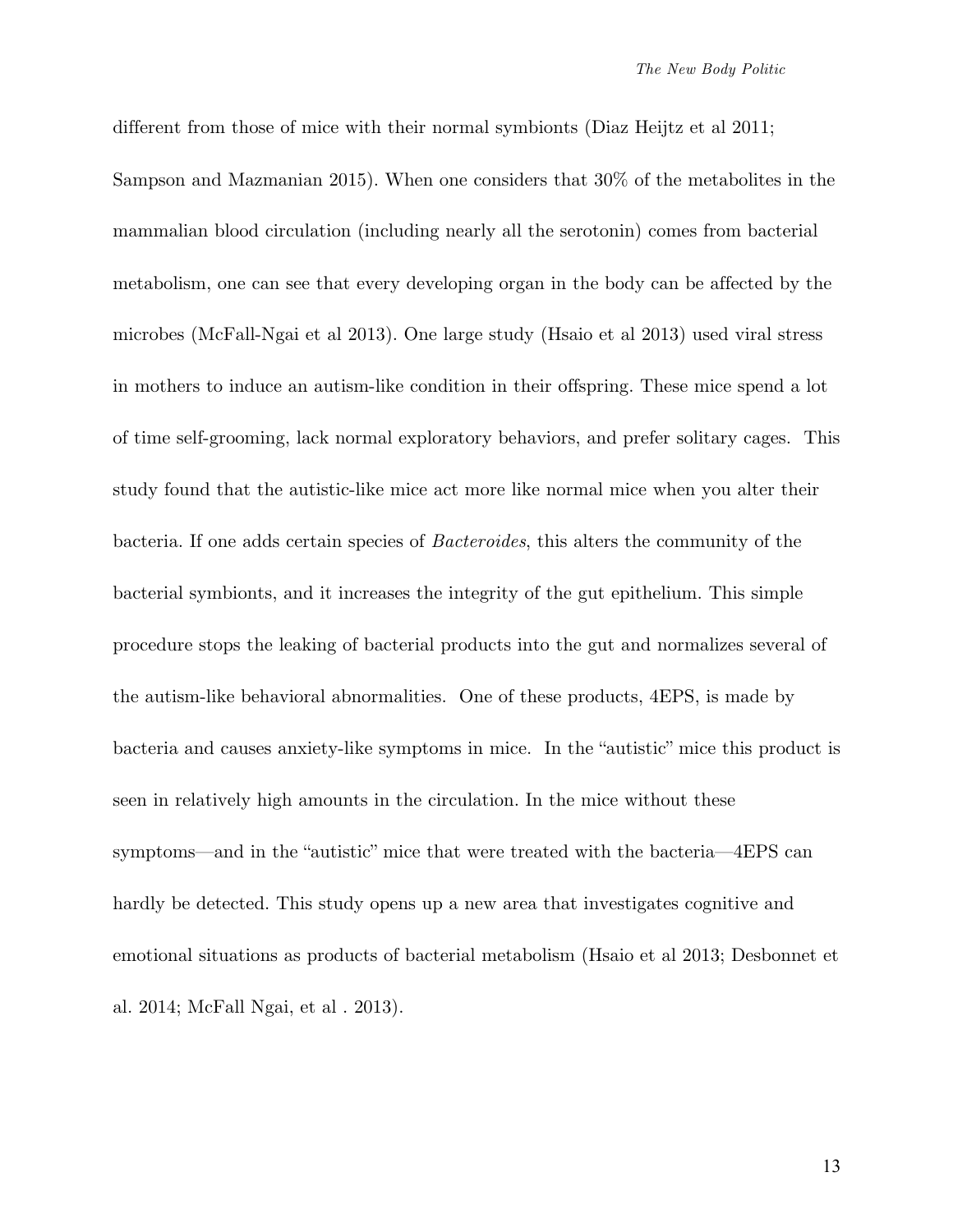What, then, of physiological individuality? As I mentioned earlier, symbionts regulate much of the metabolism that characterizes some species. The termite, *Mastotermes darwiniensis*, is a good example. The termite eats wood. It is a major agricultural pest, eating trees and wooden homes. Only it cannot digest wood. It does not have a genome producing wood-digesting enzymes. What it has inside its gut is a symbiotic protist, *Mixotricha paradoxica*, which eats the wood. Only it doesn't. *Mixotricha* is a composite organism containing a protist and at least four different types of bacteria. Bacteria and protists act together to make *Mixotricha* paradoxica, which is essential to the functioning of the gut of a termite, which itself lives in a termite community (Margulis and Sagan 2001).

In theory, the organism is an individual whose component parts cooperate for the betterment of the whole. This was the division of labor seen by biologists such as Henri Milne-Edwards and Rudolf Leukert as well as by social theorists such as Thomas Hobbes and Adam Smith. Originally, the living cells of the body cooperated in a harmonious dynamic fashion to construct the organism. But in the holobiont, these cells do not have to be from the same egg, or even from the same species. One well-studied case is the milkweed bug, *Planococcus*. This insect has a symbiont, *Tremblaya*, a bacterium residing within its cells. In turn, that bacteria has another bacterial symbiont, *Moranella*, inside of it. This set of symbionts, nested one inside the other like a set of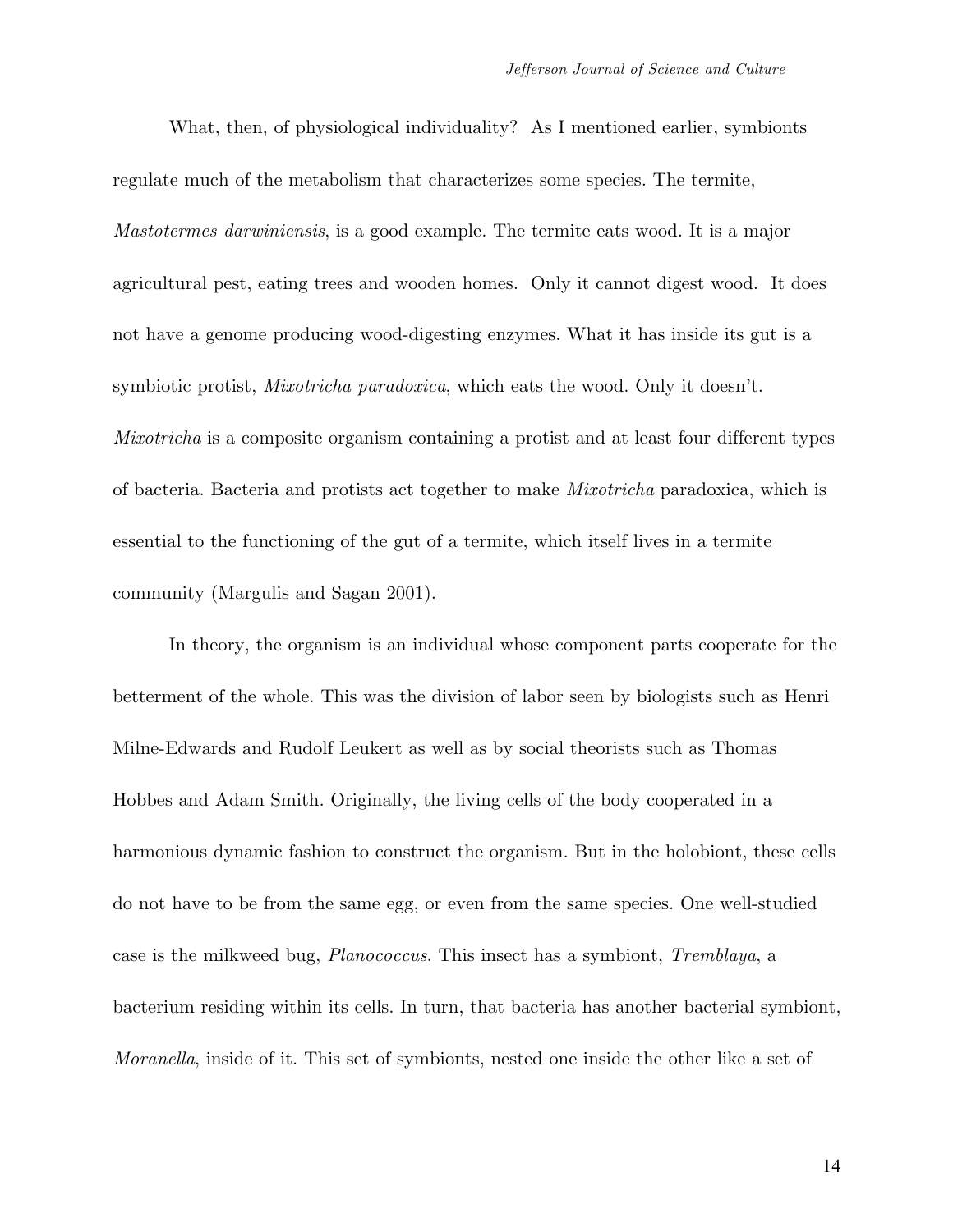Russian matryoshka dolls, is necessary for the insect to synthesize several amino acids. For instance, *Planococcus*, alone, cannot make phenylalanine. Its genome does not contain the genes encoding the enzymes involved in its synthesis. The symbionts do. Phenylalanine synthesis starts in the symbiont, then it goes into the symbiont's symbiont. The product made by the symbiont's symbiont returns into the symbiont. Only the last step of phenylalanine synthesis is done by the enzyme encoded by the genome of the insect itself (McCutcheon et al 2011). The production of a single compound thus requires a three-fold symbiosis.

This co-metabolism—the physiological integration of the host and the symbiont—is seen in mammals, too. Research on mice indicates that as much as onethird of a mammal's metabolome, the diversity of molecules carried inside its blood, has a microbial origin. The circulatory system extends the chemical impact of the microbiota throughout the body. For instance, 95 percent of the serotonin in mammal blood appears to be made, not by the eukaryotic cells, but from the bacteria that dwell within us. (Bäckhed et al 2004; McFall-Ngai et al 2012, Yano et al 2015).

Human pregnancy, too, is an amazing co-metabolic situation. The bacteria that are in a woman's reproductive and digestive tracts during the last months of pregnancy are different than those that are usually present. It appears that the hormones of the mother are changing the bacteria so as to shape the bacterial population that her baby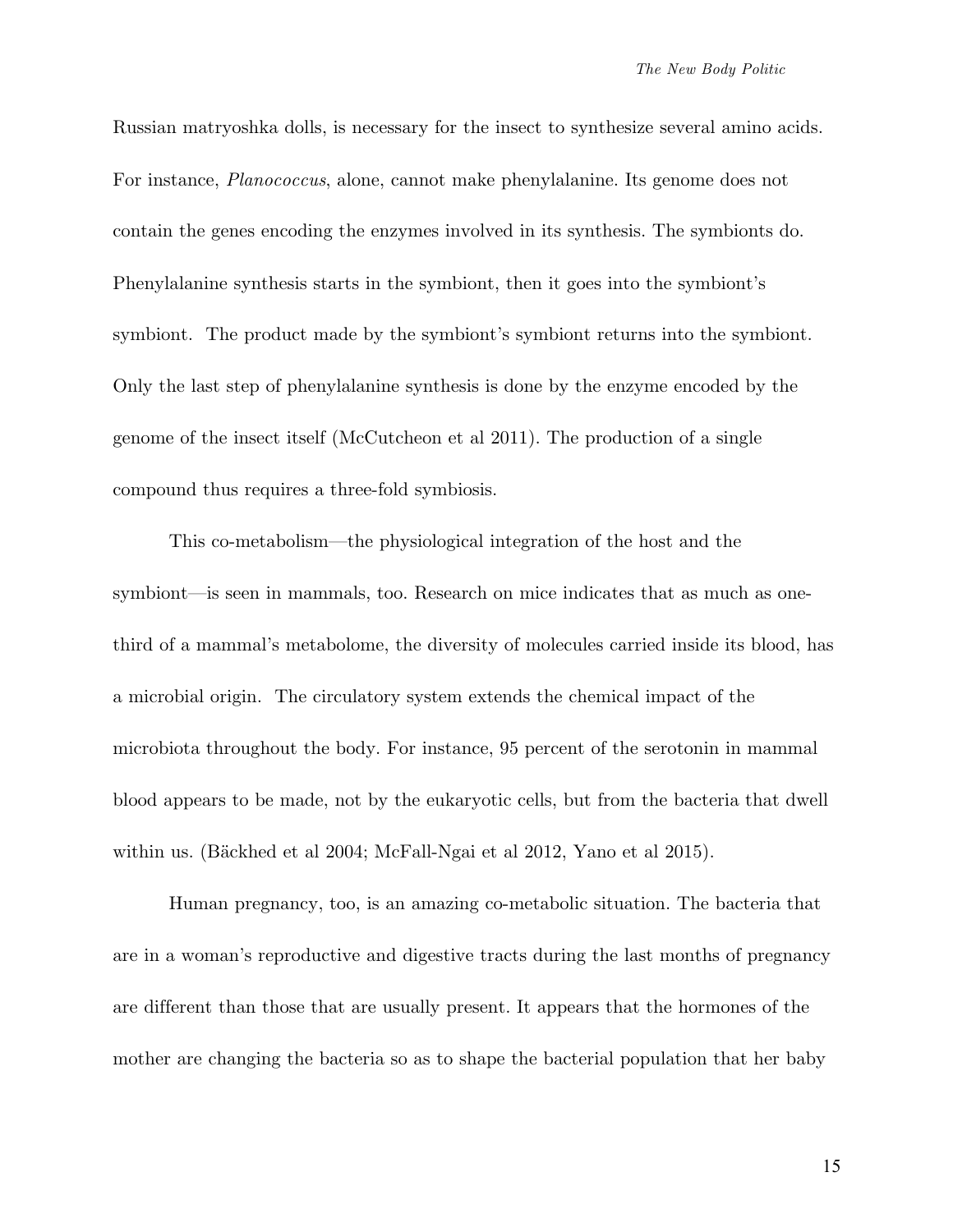acquires during birth. Thus, the bacteria that colonize the fetus as it is leaving the birth canal are different from those that are normally present (Koren et al 2012). The mother has selected a subset of microbes for transfer. Moreover, once the baby is born, the mother's body will further promote the health of her offspring by selectively nourishing certain bacteria. A mother has two sets of nutrients in her milk—one set for the newborn, and one set for the bacteria that will help finish the construction of its gut capillaries and lymphoid tissues (Zivkovic et al 2013; Makino et al 2013). A human mother's milk contains several complex sugars that cannot be digested by the baby. These are not sugars for the baby; these are sugars for bacteria such as *Bifidobacteria*, which has genes that encode enzymes capable of digesting those special milk sugars. Through her symbionts and through her milk, the mother is causing developmental changes in her infant even after its birth. Indeed, "birth" is not the birth of a so-called individual. Birth is the continuation of the holobiont community (Gilbert 2014; Chiu and Gilbert 2015).

One of the biggest changes in our ideas of individuality is at the level of the immune system. Throughout the 20th century, we have been taught that the immune system was the defense network of our bodies, an amazing set of weaponry to protect us against a hostile environment. This certainly was the case during the AIDS epidemic in the later years of that century. Now, it seems that such protective functions probably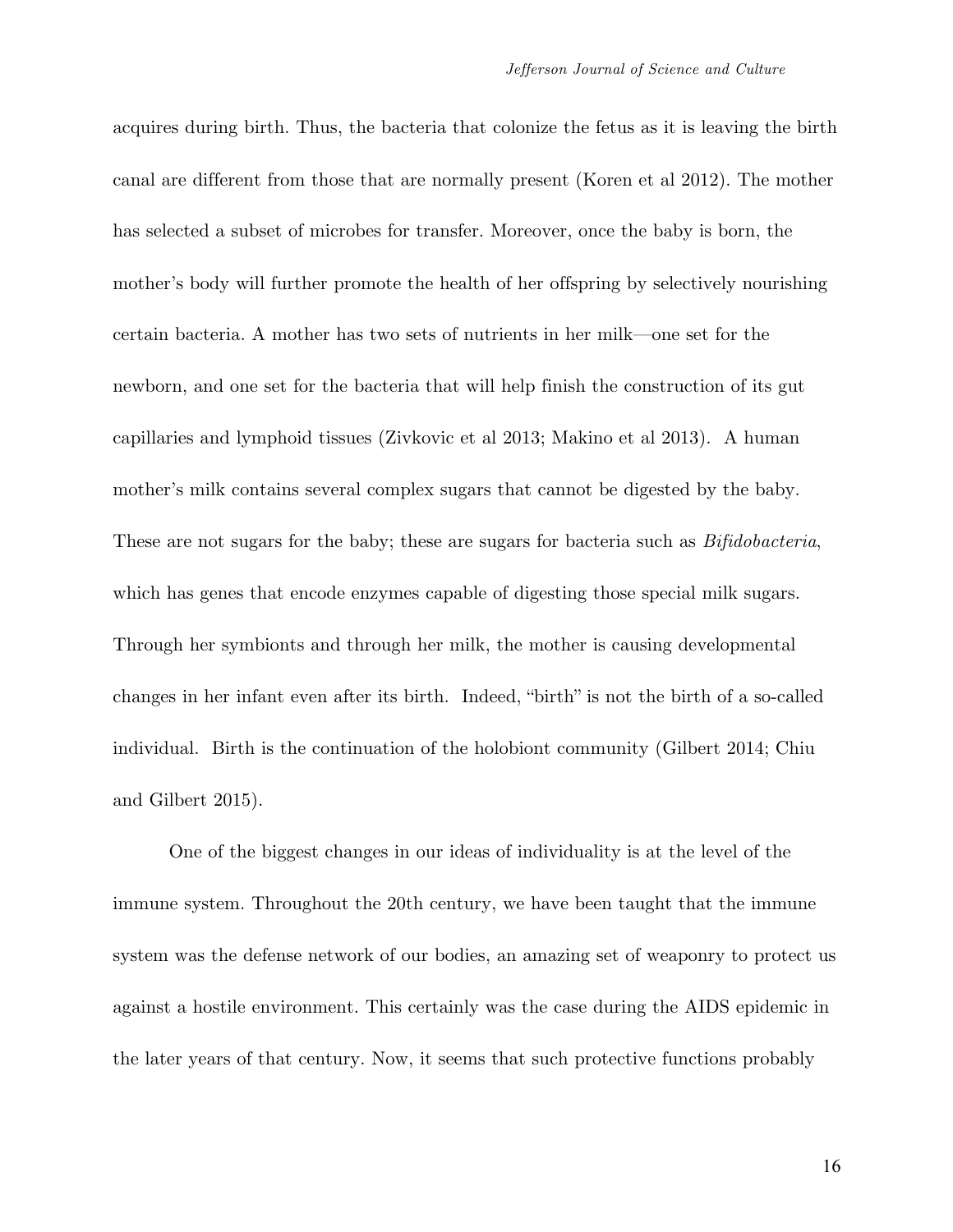constitute a relatively minor part what an immune system does. Rather than being imagined as a force of protective soldiers, the immune system can be envisioned as a set of passport control agents and bouncers. Over the millions of years of evolution, it has learned which bacteria to let in and which to keep. The immune system is not simply fighting anything that is "not-self." Rather, it keeps out potential pathogens and at the same time facilitates the entry and maintenance of those bacteria that are supposed to be welcomed into our body, because, as in the many examples so far have shown, the bacteria are needed for completing our development and for our physiological functioning (Tauber 2008; Obata et al 2010; Round et al 2011). Indeed, in a remarkable set of dialectics, the immune system is generated, in part, by the microbes it will eventually come to regulate. Without the proper microbial symbionts, important subsets of immune cells fail to form. Germ-free mice have an immunodeficiency syndrome (Olszak et al 2012; Wesemann et al 2013). When monkeys are given infant formula instead of breast milk, they develop a different set of bacteria in their guts. And these bacteria do not induce the normal sets of T-lymphocytes in the immune system of the monkeys. This make the newborn monkeys more prone to opportunistic infections (Ardeshir et al 2014). We are thus not individuals by immune criteria.

Lastly, I want to focus on holobiont evolution. Evolution may be the evolution of holobionts, not monogenomic individuals. As Lynn Margulis (1999, p.33) said, "In short,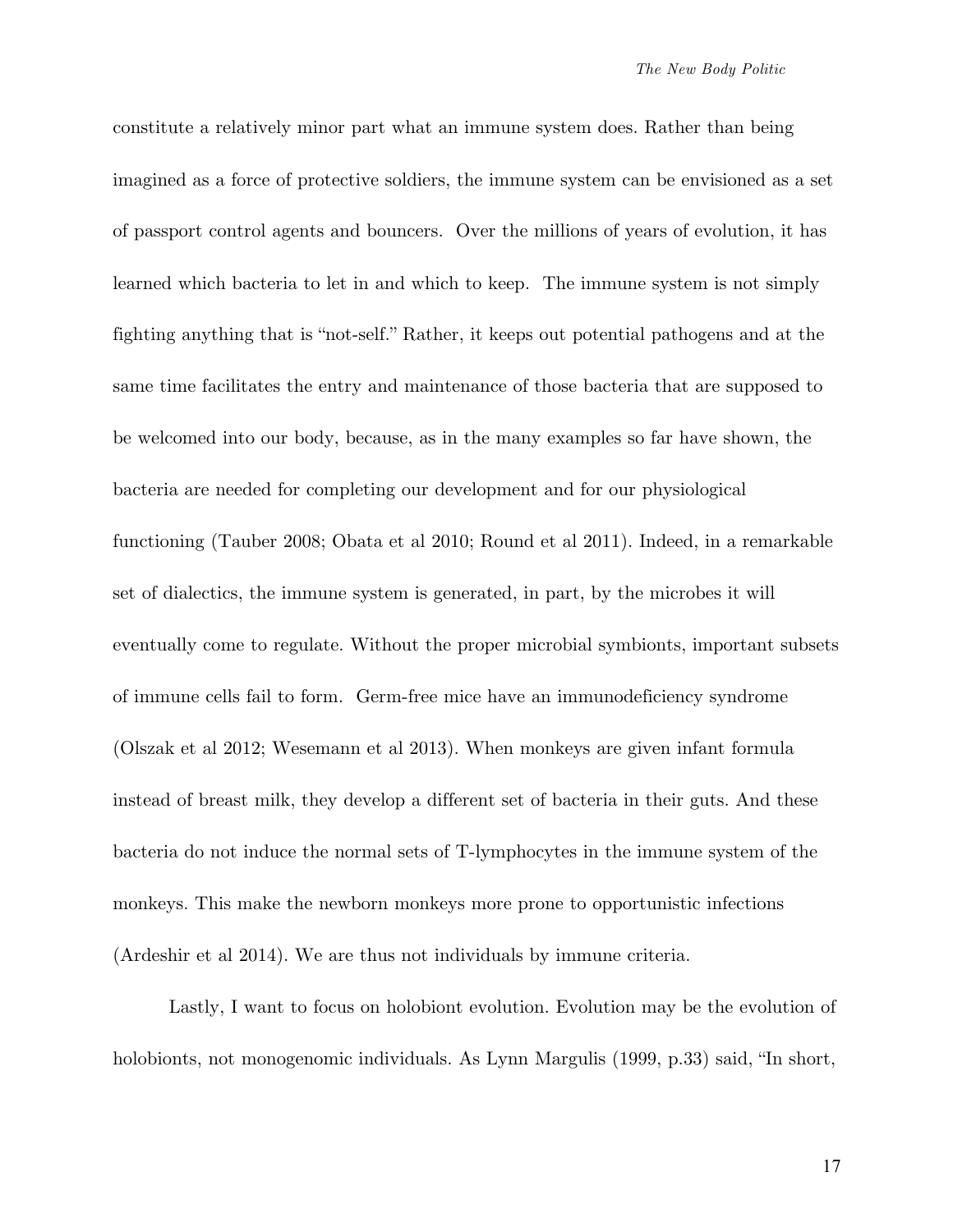I believe that most evolutionary novelty arose and still arises directly from symbiosis." We are seeing this being played out in many fascinating ways. First, as mentioned earlier, in our discussion of pea aphids, the symbionts can provide selectable variation to the holobiont. Second, symbionts can effect reproductive isolation (Sharon et al 2010; Brucker and Bordenstein 2013) And a third program of symbionts in evolution suggests that we were *never* individuals! Indeed, the ability to become a metazoan, a multicellular animal, is probably a result of bacteria-eukaryotic interaction among choanoflagellates (Alegado et al 2012; Dayel et al 2011). One has to remember that the bacteria were here first. They had a two-billion-year head-start on eukaryotes. When eukaryotes came into being, they found themselves in a rich microbial environment.

It appears that there is no individuality in the classical biological sense. We have no anatomical individuality: most of our cells are microbes. We are not physiological individuals: we are joined in extensive co-metabolism with our microbes. We are not individuals by developmental criteria: the microbes help build our gut and our immune system. We have outsourced developmental signals to our symbionts. We are not even individuals by immune criteria--the microbes actually help make our immune system, and the immune system helps make niches for the microbes in our bodies. Genetic individuality falls apart, too: since we have over 150 genomes in our body beside our eukaryotic inheritance. Moreover, there is evidence that in many animals these genomes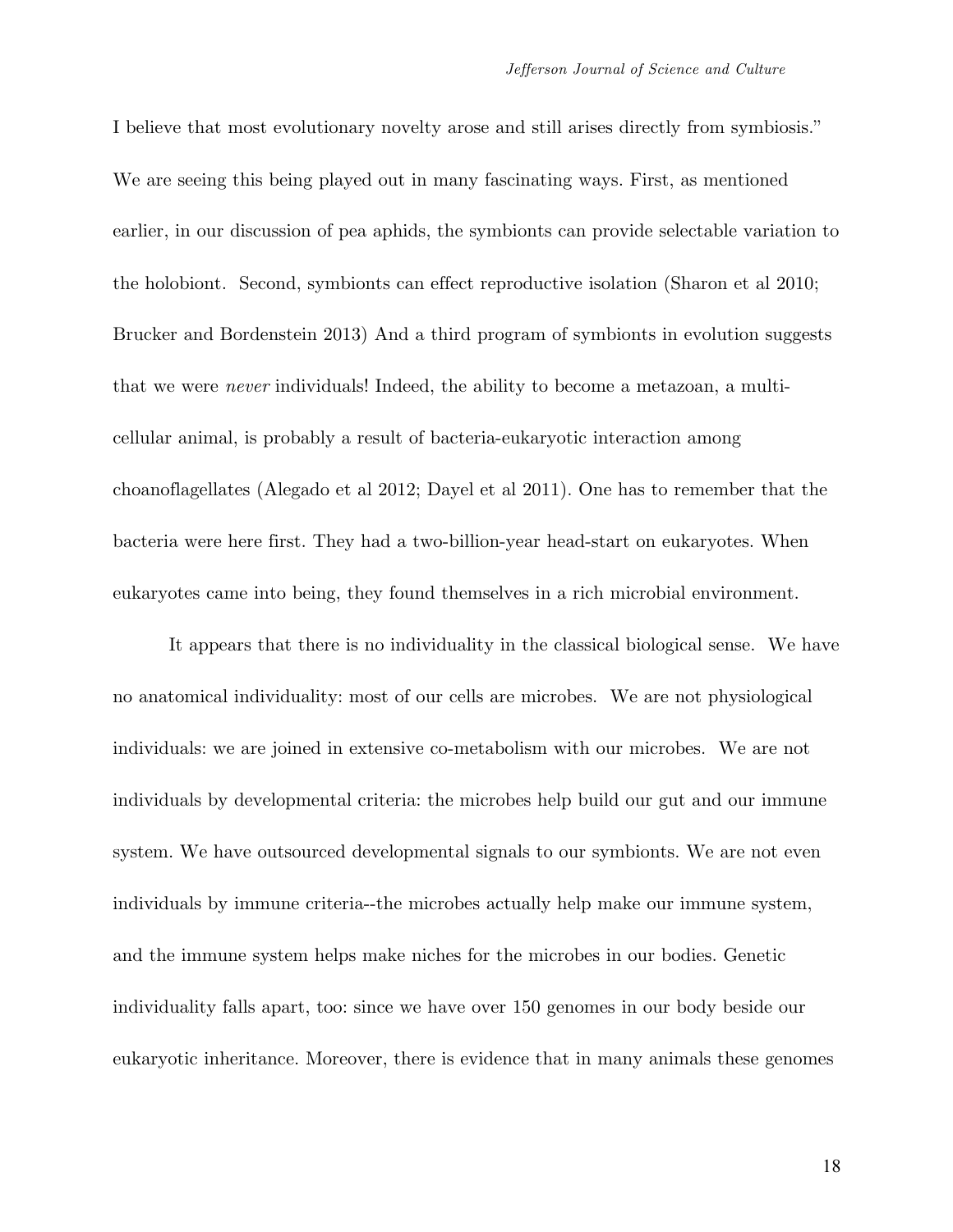function to give selectable phenotypes to the holobiont. We are multi-lineage organisms. Our "phylogenetic trees" may resemble real trees—i.e., being full of symbionts of different lineages. Evolutionarily, we are not individuals: In fact, we may evolve as consortia, as teams.

#### III. Rebuilding the body politic

In a social sense, symbionts play havoc with the notion of a pure body politic. We are definitely not monogenomic individuals. Our cells do not share the same single lineage. So what are symbionts? If one thinks of an animal organism in the classical sense of being an individual, then the symbionts are seen as *Gastarbeiten*, guest workers who do the work that the stable members of the population won't dirty themselves with. (One can think of such places as Saudi Arabia and Yemen, where certain lineages have citizenship and most of the population in the country are not citizens, but are temporary residents.) If one thinks of an animal as having porous borders, then the symbionts can be considered as legal resident aliens, like Greencard-holders in the United States. Only if one thinks of the animal or any other organism as a holobiont, where the body is constructed by the immigrant population, are the symbionts full citizens of an evolving and heterogeneous community. The body and the body politic reflect each others' awareness and anxieties.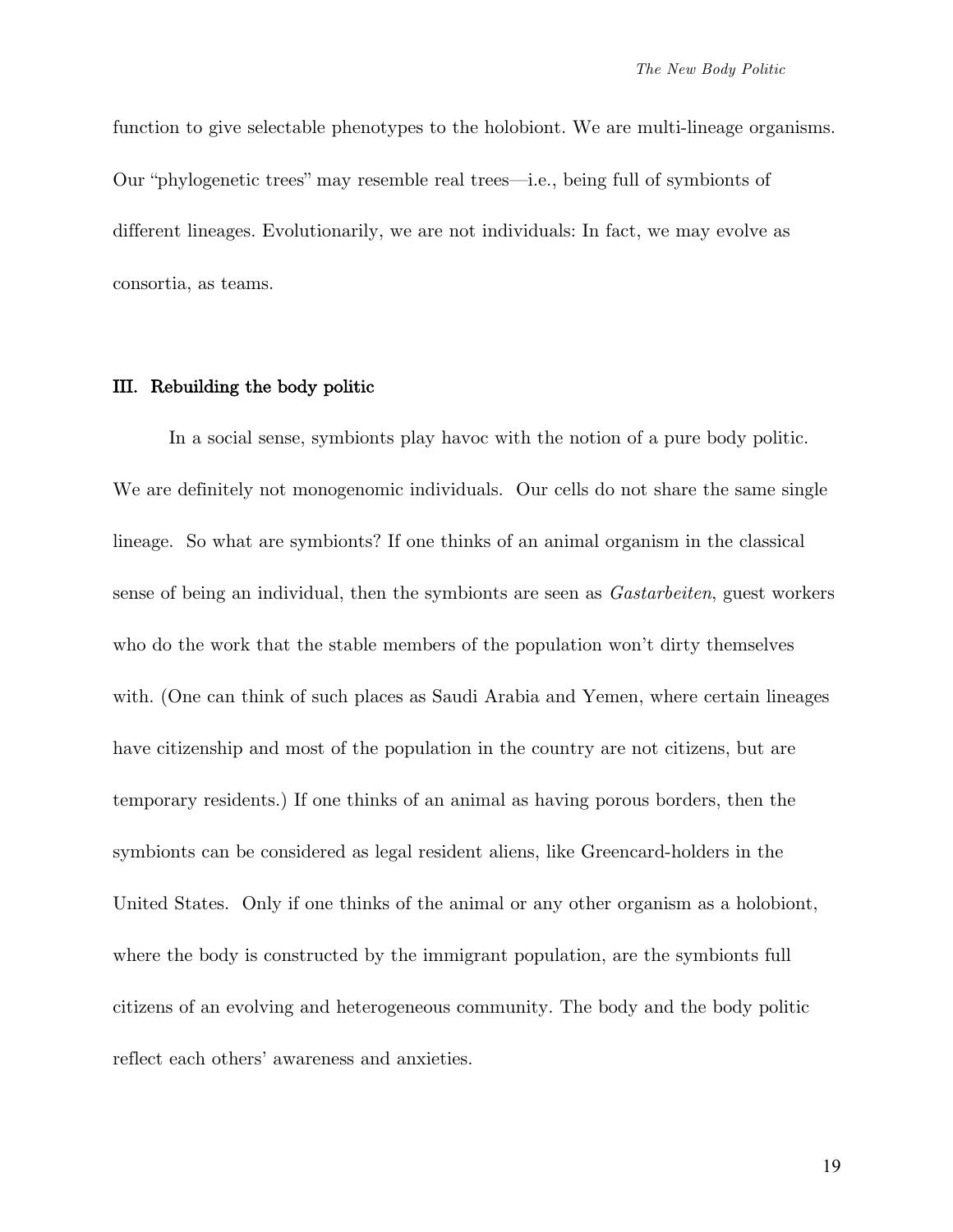And there's also the notion of competition and cooperation. One of the best-selling books this year has been Daniel Brown's *The Boys in the Boat*. One of its central themes is the interplay of competition and cooperation. First, one has to "make the team." This is a fascinating metaphor. The team is constructed through competition. But the competition is based on which group cooperates best. Different people cooperate better in one group than another. Anyone who has "tried out for a team" knows the intense competition to become part of a cooperating entity. In the symbiosis of the squid and bacteria that creates the squid's light organ, the squid poisons al other species but one—*Vibrio fisheri*—with which it has evolved to cooperate (McFall-Ngai 2014).

 And once it has formed, the team competes against other teams. And, it is a team that advances not the individuals. One may have the best quarterback in the league, but if he has no pass protection, his team won't advance. And even as they compete, they cooperate to form a higher entity, the league, just as the species form a stable ecosystem. From competition comes cooperation; from cooperation comes competition. Both Thomas Huxley and Petr Kroptkin saw this interplay as a major part of evolution (Huxley emphasizing the <sup>1</sup>external competition; Kropotkin emphasizing the internal

 $\overline{a}$ 

An ironic footnote: We've been looking at society from the standpoint of the big guy. But most of our cells are microbes. From their point of view, we are a source of niches. Taking an "inclusive fitness" perspective from the symbionts' standpoint, they want more niches. In other words, they want us to reproduce. There are parasites that are able to change the behaviors of their hosts to make them more amorous and have more offspring. (Adamo 2014; Adamo et al 2014). So maybe symbionts can do the same. We also know that symbionts can communicate with between hosts to promote fertility, and we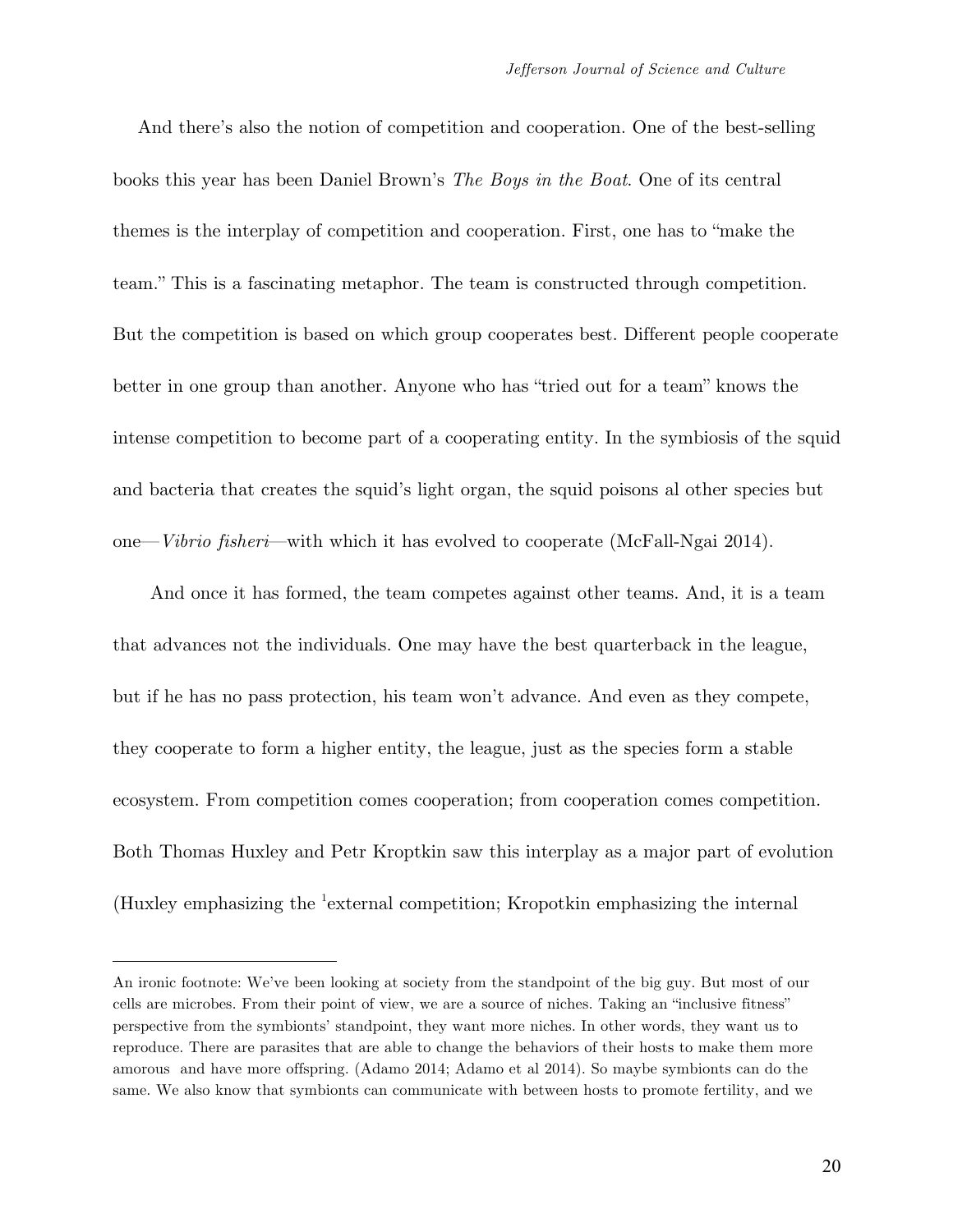cooperation; See Gilbert 1979), but neither saw how multilineage individuals would be cooperating. "Making the team" becomes another metaphor for society. Symbiosis becomes recognized as a major player in the strategies that support life on this planet. The notion of "becoming with the other" has to be taken literally and has to become part of an evolutionary biology that had been based on the "war of each against all" (Gilbert and Epel 2015). If we are to model our societies on the structure of our organisms, we have a lot of new vocabulary to invent.

 $\overline{a}$ 

also know that symbionts can alter sexual development to promote the production of females (Pontier and Schweisguth 2012; see Gilbert and Epel 2015). So, in female mammals, symbionts would promote reproduction--make more niches for our progeny. (Maybe they would erase the memories of previous pregnancies and deliveries.) In males (where the symbionts from the males mother are not propagated), the symbionts would benefit if the males mated with relatives of their mother. Hense, the Padan-Aram strategy of the Biblical patriarchs, who returned to Sarah's hometown to find their wives.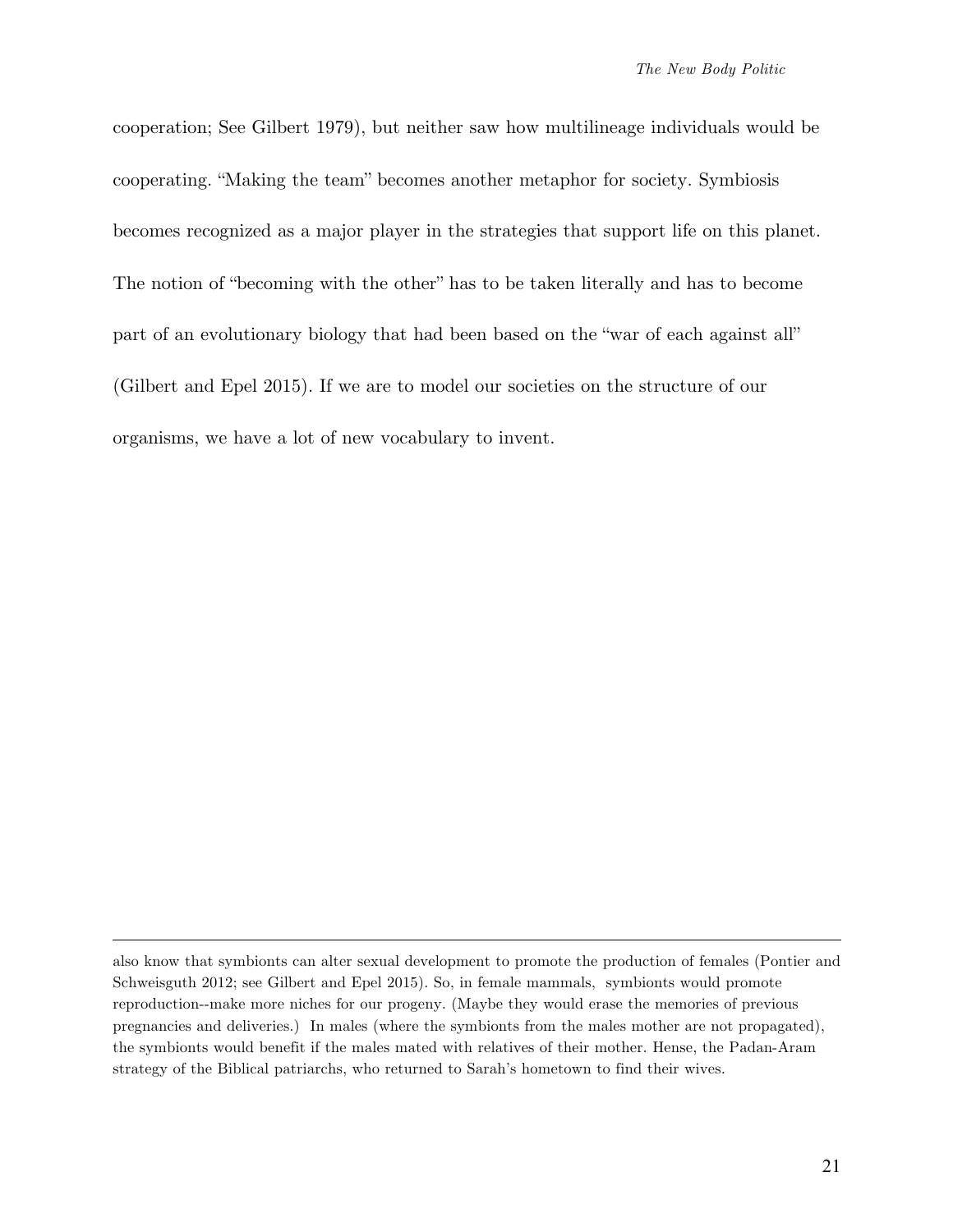### *References:*

Adamo, S. A. Parasitic aphrodisiacs: manipulation of the hosts' behavioral defenses by sexually transmitted parasites. J. Exp. Biol. 54: 159 – 165.

Adamo SA, Kovalko I, Easy RH, Stoltz D. 2014. A viral aphrodisiac in the cricket *Gryllus texensis*. *J Exp Biol.* 217: 1970- 1976.

Alegado, R.A, and seven others. 2012. A bacterial sulfonolipid triggers multicellular development in the closest living relatives of animals. *elife*  1:e00013.

Ardeshir, A. and eight others. 2014. Breast-fed and bottle-fed infant rhesus macaques develop distinct gut microbiotas and immune systems. *Sci. Transl. Med.* 6: 252r120.

Bäckhed F, et al. (2004) The gut microbiota as an environmental factor that regulates fat storage. *Proc Natl Acad Sci USA* 101(44): 15718–15723.

Bates J. M., and five others. 2006. Distinct signals from the microbiota promote different aspects of zebrafish gut differentiation. *Developmental Biology* 297:374–386.

Brown, D. J. 2013. *The Boys in the Boat: Nine Americans and their Epic Quest for Gold at the 1936 Berlin Olympics*. Penguin Books, NY.

Brucker, R. M. and S. R. Bordenstein. 2013. The hologenomic basis of speciation: Gut bacteria cause hybrid lethality in the genus *Nasonia. Science* 341: 667–669.

Chiu, L. and Gilbert, S. F. 2015. The birth of the holobiont: multispecies birthing through scaffolding and niche construction. *Biosemiotics* 8: 191 - 210.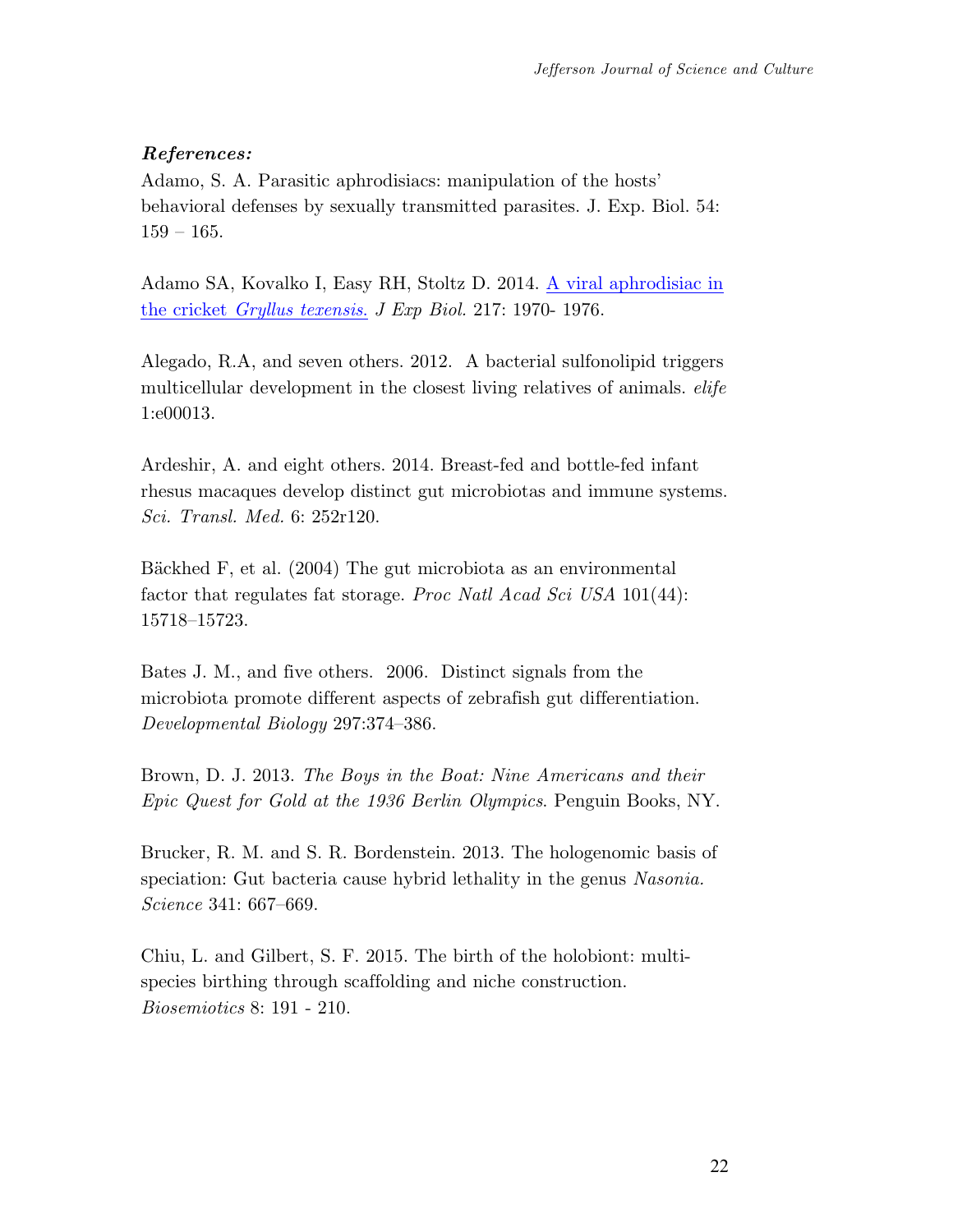Dayel M. J., and six others. 2011. Cell differentiation and morphogenesis in the colony-forming choanoflagellate *Salpingoeca rosetta*. *Developmental Biology* 357:73–82.

Desbonnet, L., G. Clarke, F. Shanahan, T. G. Dinan and J. F. Cryan. 2014. Microbiota is essential for social development in the mouse. *Mol. Psychiatry* 19: 146–148.

Diaz Heijtz, R. D. and 8 others. 2011. Normal gut microbiota modulates brain development and behavior. *Proc. Natl. Acad. Sci. USA* 108: 3047–3052.

Dunbar H. E., Wilson A. C. C., Ferguson N. R., Moran N. A. 2007. Aphid thermal tolerance is governed by a point mutation in bacterial symbionts. *PLoS Biology* 5:e96.

Durkheim, E. 1893. *De la division du travail social*. Translation: *The Division of Labor in Society.* 1997. Trans. W. D. Halls, intro. Lewis A. Coser. New York: Free Press.

Ferree, P. M., H. M. Frydman, J. M. Li, J. Cao, E. Wieschaus and W. Sullivan. 2005. Wolbachia utilizes host microtubules and dynein for anterior localization in the Drosophila oocyte. *PLoS Pathog*. 1: e14.

Funkhouser, L. J. and Bordenstein, S. R. . 2013. Mom knows best: The universality of maternal microbial transmission. *PLoS Biol*. 11(8): e1001631.

George, R. P and Lee, P. 2015. Back to science class for the science guy. *National Review*. http://www.nationalreview.com/article/424721/bill-nye-youtubeabortion

Gilbert, S. F. 1979. Altruism and other unnatural acts: T. H. Huxley on nature, man, and society. *Perspec. Biol. Med*. 22: 346-358.

Gilbert, S. F. 1995. Resurrecting the Body: Has Postmodernism had any effect on biology? *Science in Context* 8: 563 - 577.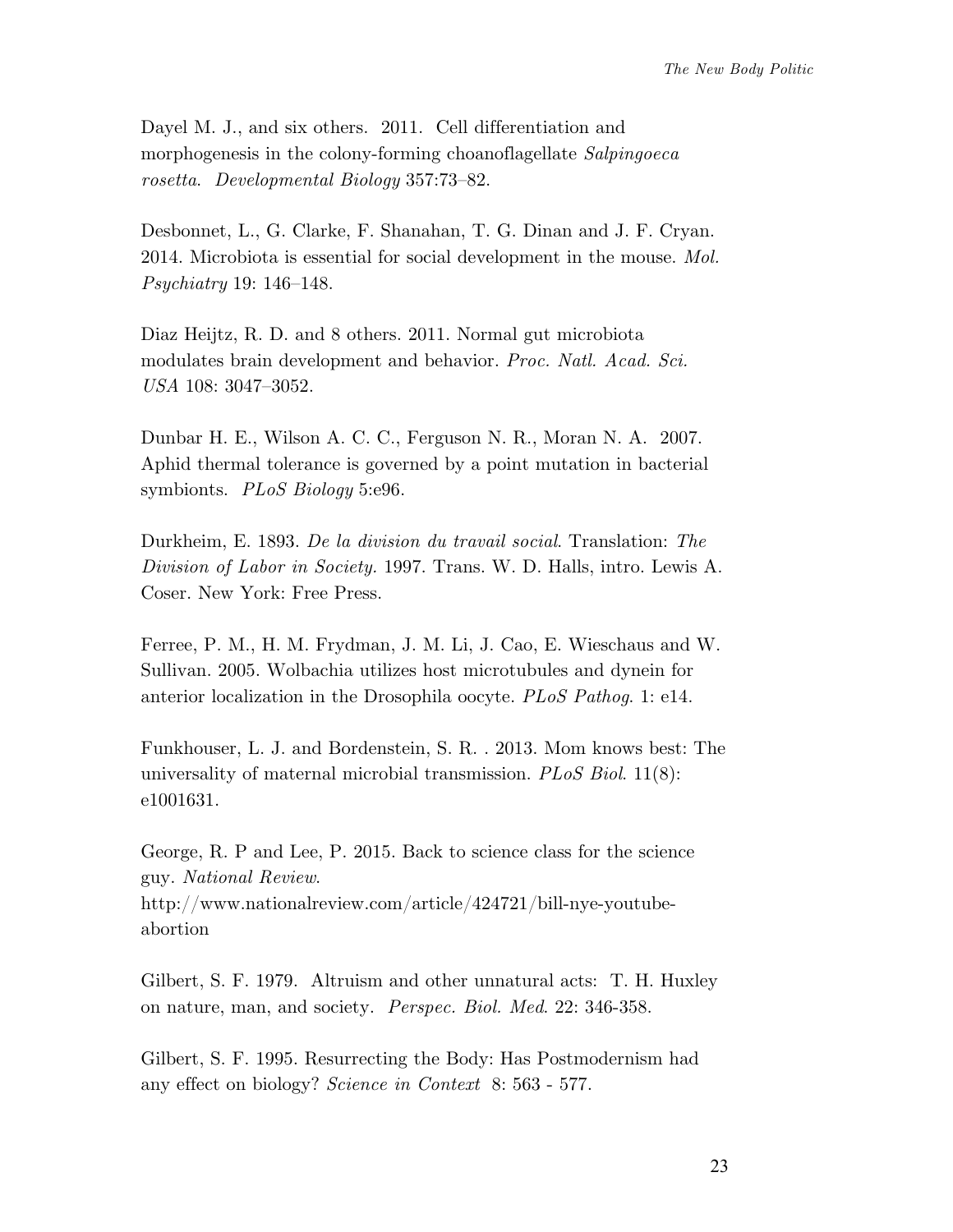Gilbert, S. F. 1997. Bodies of knowledge: Multiculturalism and science. In *Changing Life: Genomes, Ecologies, Bodies, Commodities* (P.J. Taylor, S. E. Halfon, and P. N. Edwards, eds.) University of Minnesota Press, Minneapolis. Pp. 36 - 55.

Gilbert, SF. 2008. When "personhood" begins in the embryo: avoiding a syllabus of errors. *Birth Defects Res C Embryo Today* 84: 164 - 173.

Gilbert, S. F. 2014. A holobiont birth narrative: The epigenetic transmission of the human microbiome. *Front. Genet*. 5: 282.

Gilbert, S. F., Sapp, J., and Tauber, A. I. 2012. A symbiotic view of life: We have never been individuals. *Quart. Rev. Biol.* 87: 325 – 341.

Gilbert, S. F. and Epel, D. 2015. *Ecological Developmental Biology: The Environmental Regulation of Development, Health, and Evolution*. Sunderland (Massachusetts): Sinauer Associates.

Gilbert, S. F. and Howes-Mischel 2004. "Show Me Your Original Face before You Were Born": The Convergence of Public Fetuses and Sacred DNA. *History and Philosophy of the Life Sciences* 26: 377 – 394.

Gilbert S. F., and seven others. 2010. Symbiosis as a source of selectable epigenetic variation: taking the heat for the big guy. Philosophical *Transactions of the Royal Society B: Biological Sciences* 365:671– 678.

Hehemann J.-H., and five others. 2010. Transfer of carbohydrateactive enzymes from marine bacteria to Japanese gut microbiota. *Nature* 464:908–912.

Hehemann, J.H., Kelly, A.G., Pudlo, N.A., Martens, E.C., and Boraston, A.B. 2012. Bacteria of the human gut microbiome catabolize red seaweed glycans with carbohydrate active enzyme: updates from extrinsic microbes. *Proc Natl Acad Sci USA*. 109: 19786 -19791.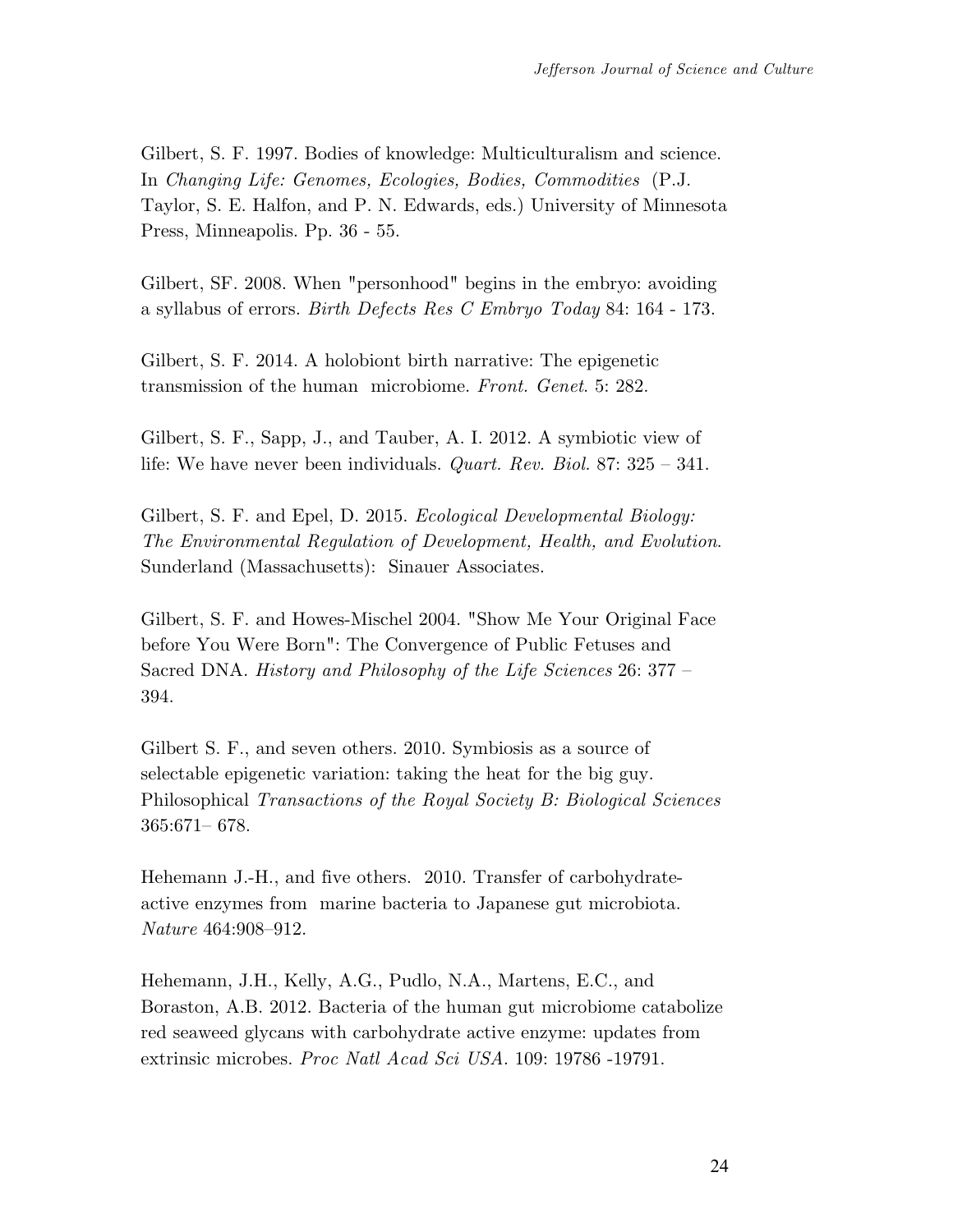Heschel, A. J. 1965. *Who Is Man?* University of California Press, Berkeley. Pp. 7-8.

Hooper L. V., Wong M. H., Thelin A., Hansson L., Falk P. G., Gordon J. I. 2001. Molecular analysis of commensal host-microbial relationships in the intestine. *Science* 291:881–884.

Hsiao, E. Y. and 11 others. 2013. Microbiota modulate behavioral and physiological abnormalities associated with neurodevelopmental disorders. *Cell* 155: 1451–1463.

Huxley T. H. 1852. Upon animal individuality. Edinburgh New *Philosophical Journal* 53: 172–177.

Koren, O. and 13 others. 2012. Host remodeling of the gut microbiome and metabolic changes during pregnancy. Cell 150: 470–480.

Lakoff, G and Johnson,G. 1980. Metaphors We Live By (Chicago: University of Chicago Press).

Lee Y. K., Mazmanian S. K. 2010. Has the microbiota played a critical role in the evolution of the adaptive immune system? *Science* 330:1768–1773.

Ley, R. E., Peterson, D. A. and Gordon, J. I.. 2006. Ecological and evolutionary forces shaping microbial diversity in the human intestine. *Cell* 124: 837–848.

Life Magazine, 1990. The first days of creation. *Life Magazine* 13 (10) 26-46.

Makino, H. and 11 others. 2013. Mother-to-infant transmission of intestinal bifidobacterial strains has an impact on the early development of vaginally delivered infant's microbiota. *PLoS ONE* 8(11): e78331.

Margulis, L. 1999. *Symbiotic Planet: A New Look at Evolution*. Basic Books, NY.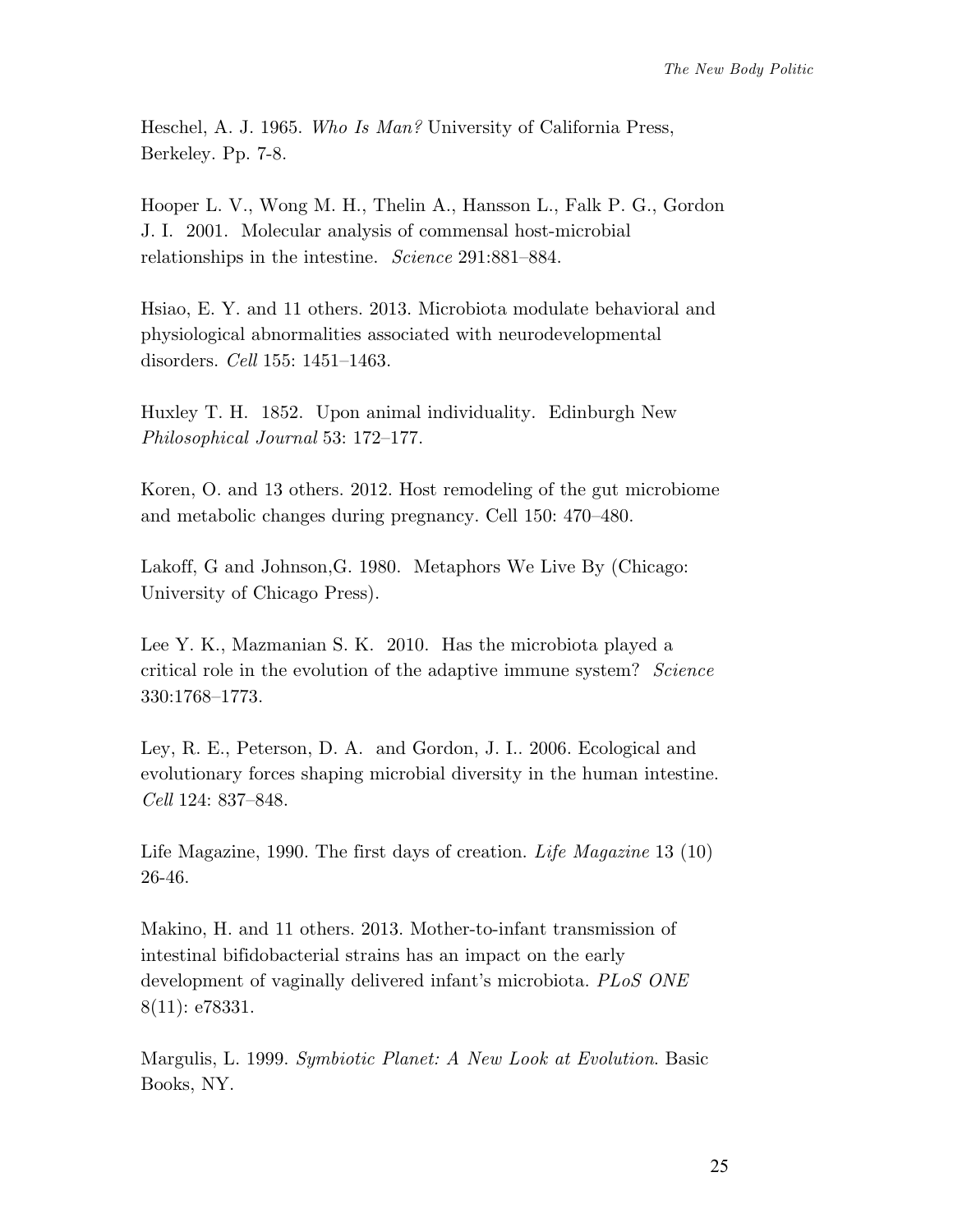Margulis, L., and Fester, R. 1991. Symbiosis as a Source of Evolutionary Innovation: Speciation and Morphogenesis. MIT Press, Boston,

Margulis, L. and Sagan, D. 2001. The beast with five genomes. *Natural History* 110(5) 38.

Martin, E. 1992. The end of the body?,*American Ethnologist* 19: 121- 140.

McCutcheon J. P., von Dohlen, C. D. 2011. An interdependent metabolic patchwork in the nested symbiosis of mealybugs. *Current Biology* 21:1366–1372.

McFall-Ngai MJ. 2014. The importance of microbes in animal development: lessons from the squid-vibrio symbiosis. *Annu Rev Microbiol.* 2014;68:177-94.

McFall-Ngai M, and 25 others. 2013. Animals in a bacterial world, a new imperative for the life sciences. *Proc Natl Acad Sci U S A.* 110: 3229-3236.

Moran, N. A. and Yun, Y. 2015. Experimental replacement of an obligate insect symbiont. *Proc. Natl. Acad. Sci. USA* 112: 2093 – 2096.

Nelkin, D. and M. S. Lindee. 1996. *The DNA Mystique: The Gene as a Cultural Icon*. W. H. Freeman, New York.

Obata, T., and 22 others. 2010. Indigenous opportunistic bacteria inhabit mammalian gut-associated lymphoid tissues and share a mucosal antibody-mediated symbiosis. *Proceedings of the National Academy of Science USA,*107: 7419-7424.

Oliver K. M., Degnan P. H., Hunter M. S., Moran N. A. 2009. Bacteriophages encode factors required for protection in a symbiotic mutualism. *Science* 325:992–994.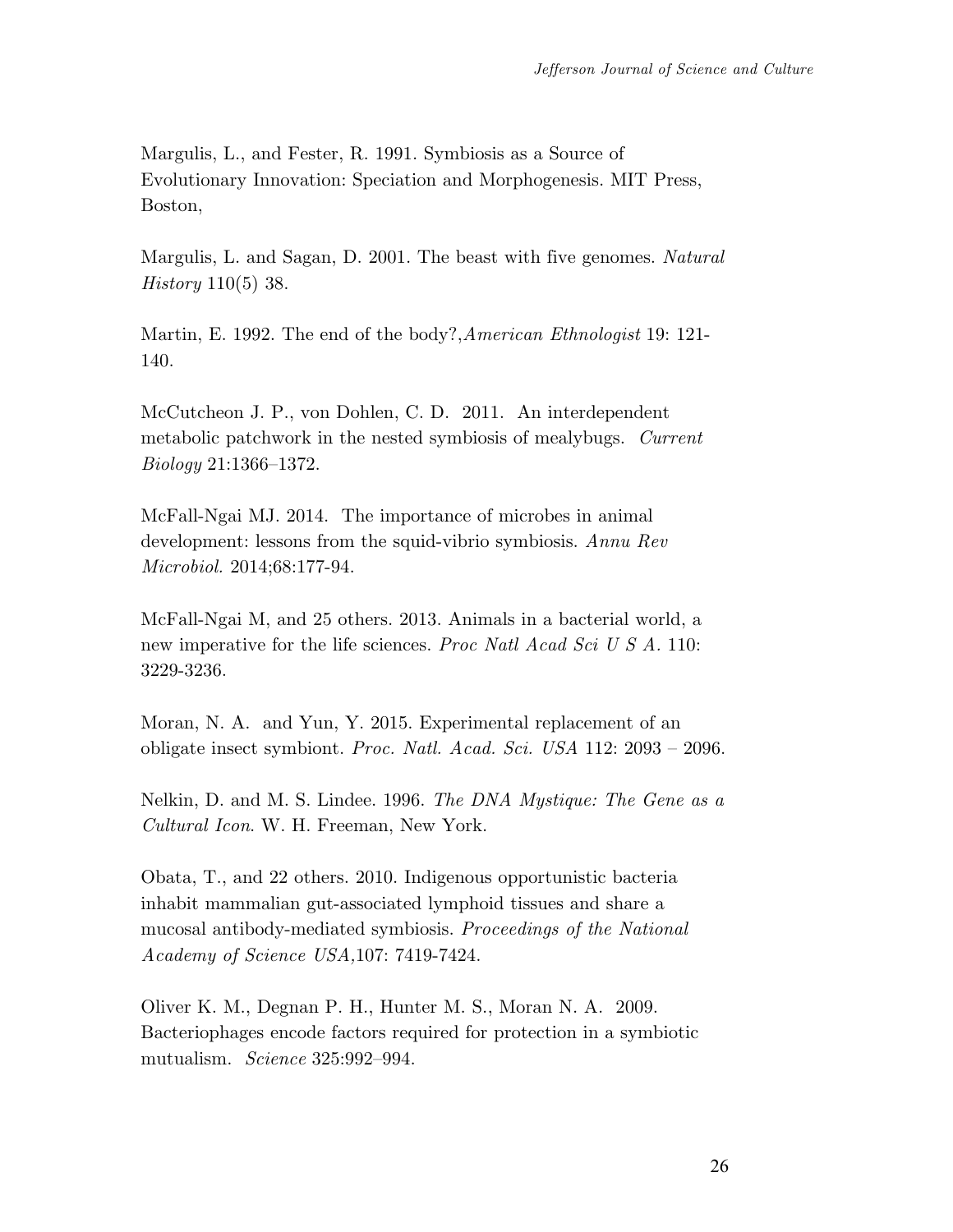Olszak, T. and 10 others. 2012. Microbial exposure during early life has persistent effects on natural killer T cell function. *Science* 336: 489– 493.

Parry, J. 1989. "The end of the body," in *Fragments for a History of the Human Body. Part 2. Zone 4*, ed. Michel Feher (New York: Zone Press: 491-517.

Pontier SM, Schweisguth F A 2015. Wolbachia-Sensitive communication between male and female pupae controls gamete compatibility in *Drosophila*. *Curr Biol*. 25: 2339- 2348.

Rawls J. F., Samuel B. S., and Gordon J. I. 2004. Gnotobiotic zebrafish reveal evolutionarily conserved responses to the gut microbiota. *Proceedings of the National Academy of Sciences of the United States of America* 101:4596–4601.

Rosenberg, E., Koren, O., Reshef, L., Efrony, R., Zilber-Rosenberg, I. 2007. The role of microorganisms in coral health, disease and evolution. *Nature Rev. Microbiol.* 5: 355—162.

Round, J, L., and six others, 2011. The Toll-like receptor 2 pathway establishes colonization by a commensal of the human microbiota. *Science* 332: 974- 977.

Sampson, T. R. and Mazmanian, S. K. 2015. Control of brain development, function, and behavior by the microbiome. *Cell Host Microbe* 17: 565-576.

Sharon, G., D. and five others. 2010. Commensal bacteria play a role in mating preference of *Drosophila melanogaster. Proc. Natl. Acad. Sci*. USA 107: 20051–20056.

Stappenbeck T. S., Hooper L. V., and Gordon J. I. 2002. Developmental regulation of intestinal angiogenesis by indigenous microbes via Paneth cells. *Proceedings of the National Academy of Sciences of the United States of America* 99:15451–15455.